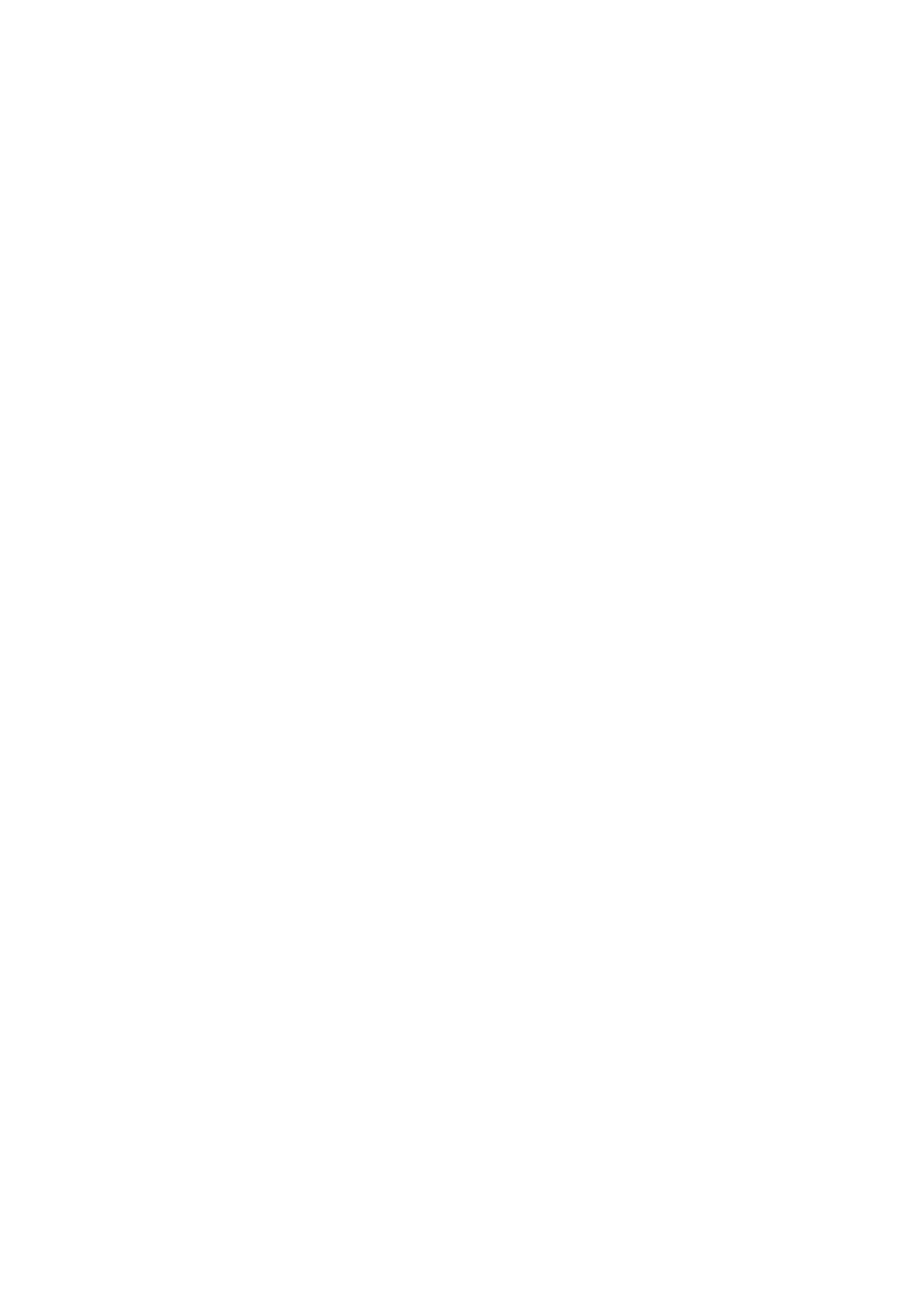#### **In the case of Davitidze v. Russia,**

The European Court of Human Rights (First Section), sitting as a Chamber composed of:

Isabelle Berro-Lefèvre, *President,* Mirjana Lazarova Trajkovska, Julia Laffranque, Linos-Alexandre Sicilianos, Erik Møse, Ksenija Turković, Dmitry Dedov, *judges,*

and André Wampach, *Deputy Section Registrar,*

Having deliberated in private on 7 May 2013,

Delivers the following judgment, which was adopted on that date:

# **PROCEDURE**

1. The case originated in an application (no. 8810/05) against the Russian Federation lodged with the Court under Article 34 of the Convention for the Protection of Human Rights and Fundamental Freedoms ("the Convention") by a Georgian national, Mr Levan Aleksandrovich Davitidze ("the applicant"), on 7 February 2005.

2. The applicant was represented by Mr A. Yablokov, a lawyer practising in Moscow. The Russian Government ("the Government") were represented by Mr G. Matyushkin, Representative of the Russian Federation at the European Court of Human Rights.

3. The applicant alleged that the use of force against him during the arrest had been excessive and that there had been no effective investigation; that he had not been provided with adequate medical assistance after the arrest and during his detention in the remand centre pending investigation in his criminal case; and that he had not had a fair trial, *inter alia*, on account of police entrapment. He referred to Articles 3 and 6 of the Convention.

4. On 25 November 2008 the application was communicated to the Government. It was also decided to rule on the admissibility and merits of the application at the same time (Article 29  $\S$  1). On the same date, the Georgian Government were informed of their right to intervene in the proceedings in accordance with Article 36 § 1. They chose not to avail themselves of this right.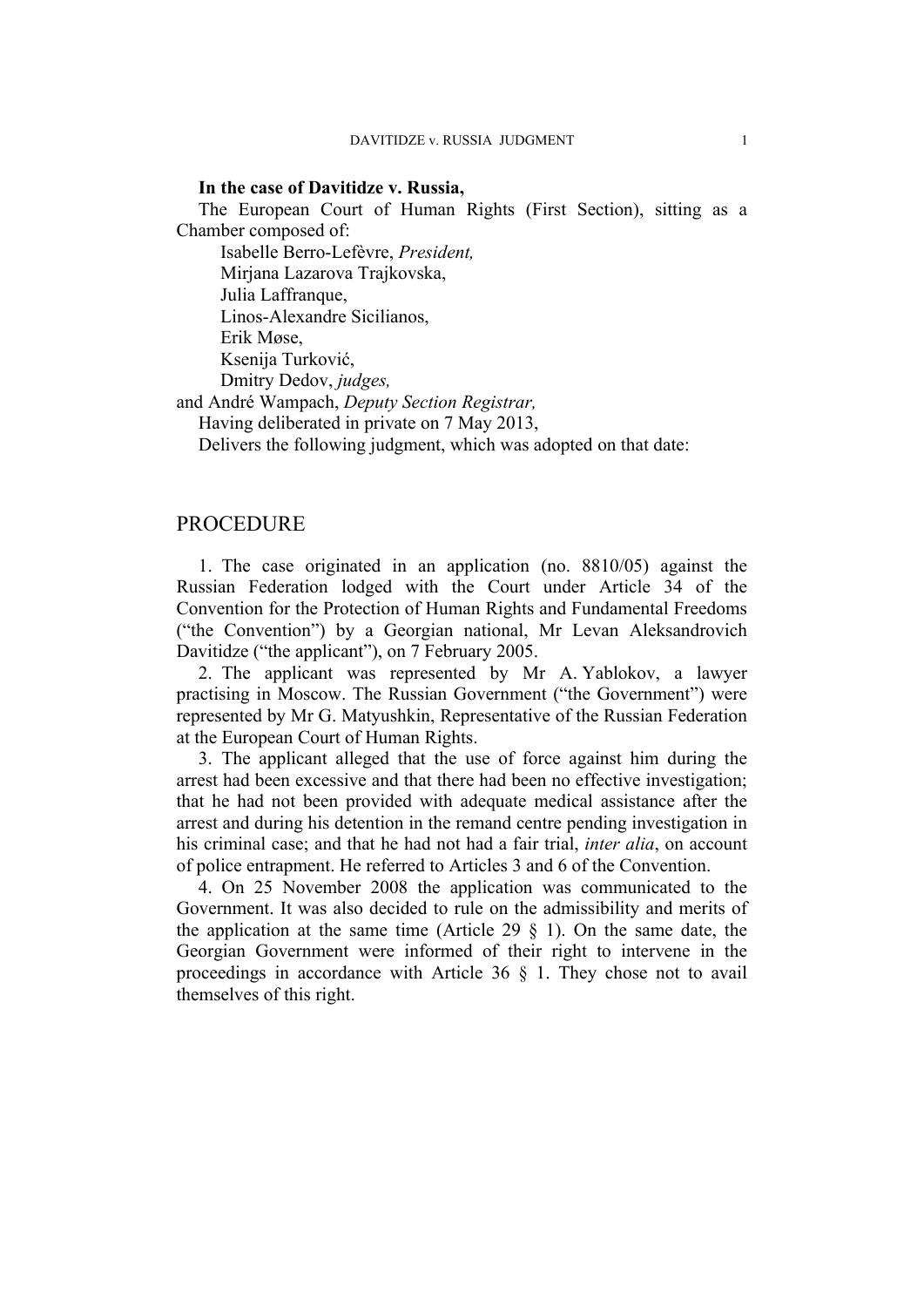# THE FACTS

## I. THE CIRCUMSTANCES OF THE CASE

5. The applicant was born in 1960. It appears that the applicant is currently serving a sentence of imprisonment in the Stavropol Region, Russia.

# **A. The "test purchase" of drugs and the applicant's arrest on 20 August 2003**

## *1. The Government's account*

6. On an unspecified date and in unspecified circumstances, the applicant acquired 13.4 g of heroin and divided it into two parcels.

7. On 20 August 2003 a Mr S. came to Obruchevskiy police station in Moscow and made a written statement indicating that he had met a Mr T., who had told him that a person of "Georgian origin" named Levan, around 40 years old, was a heroin supplier. S. expressed his readiness to assist the police in collecting evidence of Levan's alleged criminal activities (see also paragraph [17](#page-5-0) below).

8. On the same date, referring to S.'s statement, Police Officer K. issued an order authorising a "test purchase" of drugs:

"... [S.] stated that he had become acquainted with a person of Georgian origin; this man had offered him heroin for 600 roubles per gram. Their meeting is expected to take place today, when this man will hand over heroin to [S.] ... I order a "test purchase" of drugs in order to document the criminal activities of an unidentified person called "Levan" and arrest him *in flagrante delicto*."

This order bears the approval note and signature of the chief officer of the police station.

9. As is stated in the police records, S. was subjected to a body search in the presence of two attesting witnesses. The search disclosed that he had no drugs or other prohibited items on him. The police then provided S. with 100 US dollars (USD) and 3,000 Russian roubles (RUB). Before that, the banknotes had been photocopied and a record was drawn up to document this.

10. The applicant was arrested after he had handed over one of the two parcels of heroin (weighing 6.9 g) to S. This parcel was seized from S. in the police station. The money (the above-mentioned banknotes) and the other parcel (weighing 6.5 g) were seized from the applicant in the police station.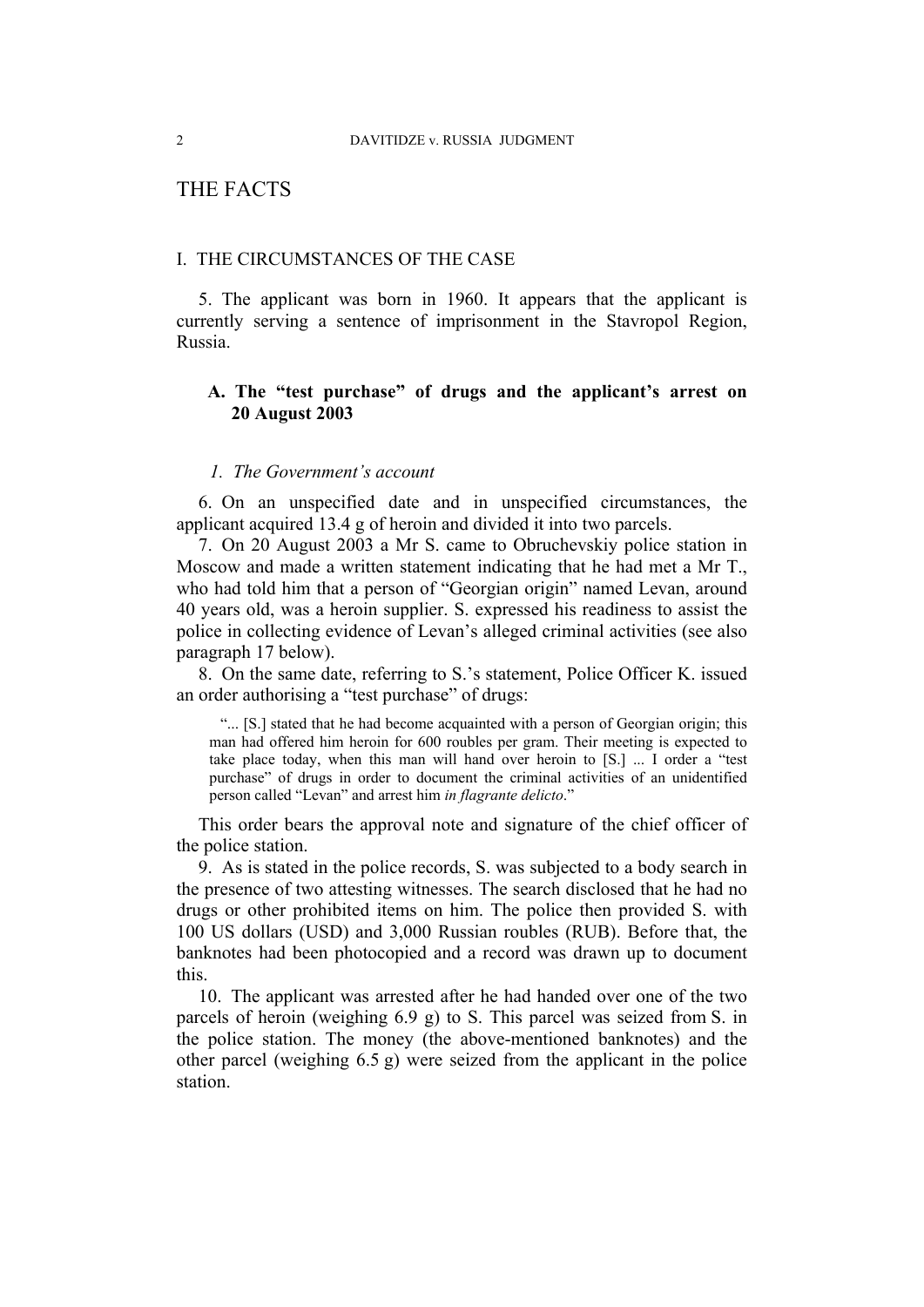#### *2. The applicant's account*

11. In July and August 2003 the applicant was undergoing outpatient treatment at a psychiatric hospital for cyclothymic disorder.

<span id="page-4-1"></span>12. According to the applicant, on 20 August 2003 T. called him and asked for two anti-anxiety pills for his insomnia. The applicant's friend drove him to T.'s place, where the applicant handed over the pills to T. T. gave the applicant USD 100 and RUB 3,000 as repayment of a debt. T. also introduced him to S., who asked for help with his drug addiction. The applicant refused to get involved and recommended inpatient treatment in a specialised hospital. The applicant left the house and was soon stopped by two men, who introduced themselves as police officers. The applicant complied with the officers' request and presented his passport. Immediately thereafter, they attempted to handcuff him. While he did not resist his handcuffing with one hand, he resisted when the officer(s) started to twist his other arm behind his back. His resistance consisted of pressing his arm against his body and was a natural reaction to the pain caused by the arm twisting. Immediately thereafter, the officer(s) twice used a "suffocating" technique on him and beat him up. One of the officers hit him several times with a gun handle/barrel. The applicant sustained a concussion, a closed fracture of the jaw and numerous bruises.

13. The applicant submitted to the Court that he had been taken to a police station, through the back door and without any formal recording of his arrival. The officers had threatened him and had punched and kicked him.

<span id="page-4-2"></span>14. In the applicant's submission, he had been suffering from severe pain and had remained under the influence of medication he had received in the hospital before his arrest. The officers had insisted that he confess to supplying drugs and "surrender" the drugs he had on him. The officers told him that after this they would allow the provision of medical assistance to him and would allow him to call his family. According to the applicant, he had not had any drugs on him and thus had not been able to comply with the officers' order. However, he had managed to talk to his wife using a mobile phone.

#### **B. Criminal proceedings against the applicant**

<span id="page-4-0"></span>15. It appears that on 21 August 2003 Ms A., acting head of the Investigations Unit at Obruchevskiy police station, interviewed the applicant in the presence of lawyer To., who advised him to admit to the charges. The applicant made self-incriminating statements. The record of this interrogation was subsequently invalidated by the trial court because the applicant had not been properly informed that any self-incriminating statements he made could subsequently be used to convict him.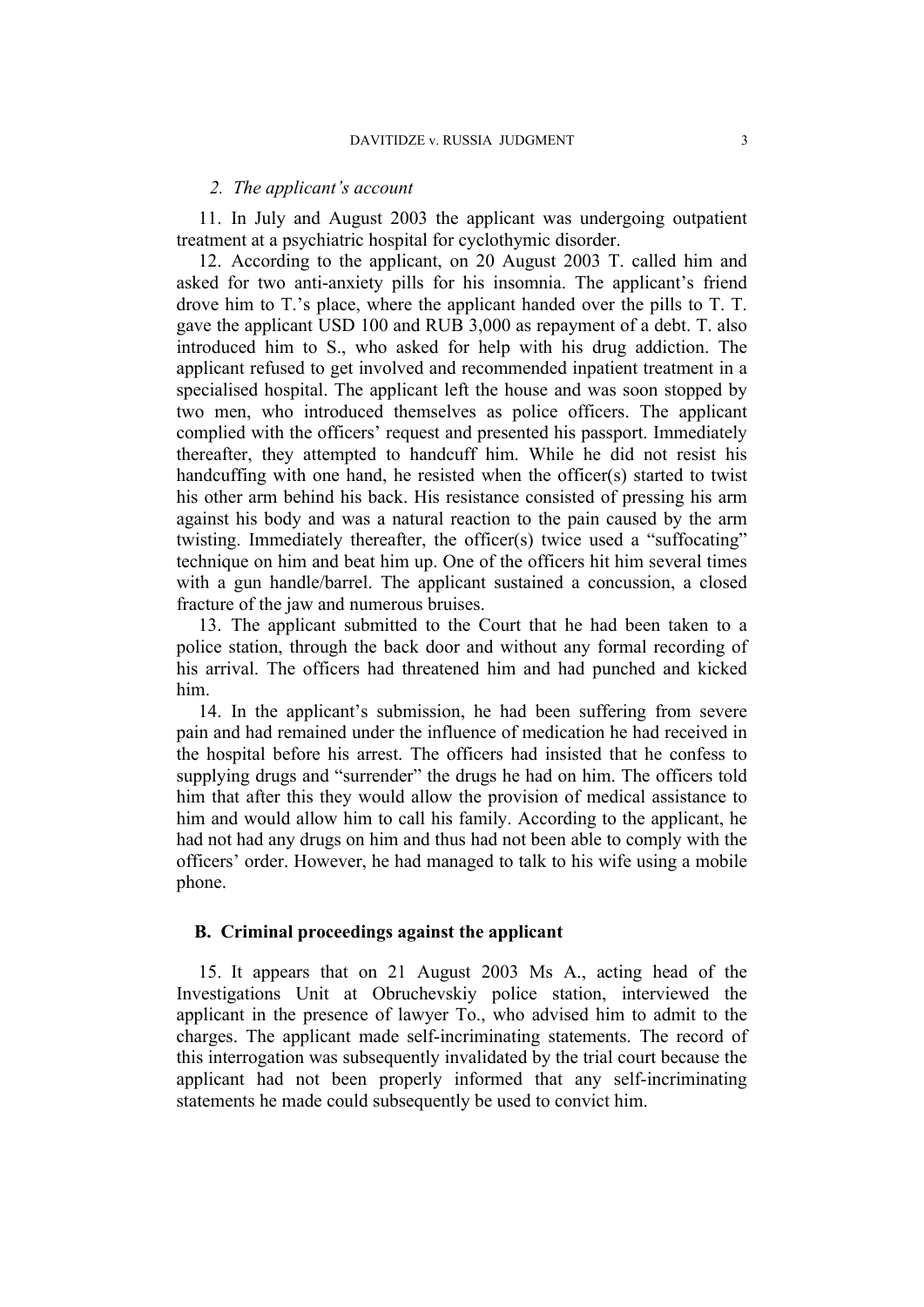<span id="page-5-1"></span>16. The applicant claimed before the Court that he had complained to the investigator of the use of force during his arrest. In view of his psychiatric illness, for which he was receiving medication, the stress he had felt following his arrest and his physical suffering from the fracture of his jaw, he had not insisted on his complaint being recorded in the written record. It appears that by a decision of 12 August 2004 the Moscow Bar Association decided that To. should be disbarred. The Bar Association established that, being told by the applicant of his psychiatric condition and his jaw injury, counsel had not sought any forensic examination or lodged any motions before the courts or submissions before the public authorities involved**.**

<span id="page-5-0"></span>17. Also on 21 August 2003, investigator F. of the Investigations Unit at Obruchevskiy police station interviewed S., who made the following statement:

"Some time ago I met T. and learnt that he consumed drugs. He told me that he had been buying them from Levan, who supplied large quantities and always had drugs on him ... T. dismissed my request to meet Levan ... I was waiting for an occasion to see Levan when I happened to meet with T. It happened on the same day, 20 August 2003, when I went to T.'s place. He told me that Levan would arrive soon. T. did not tell me that Levan would bring heroin but I guessed that he would ... When I again asked to be introduced to Levan, T. told me that Levan would call again and that we would meet him. I did not specify why I wanted to meet Levan ... When we met (for the first time), I took him aside and asked him to sell me some heroin. He accepted. I gave him 100 dollars and 3,000 roubles and he gave me a black parcel ..."

S. added a handwritten note to the record stating that T. had only told him about the possibility of buying drugs from Levan and that T. had not previously bought any drugs from him.

18. S. died in October 2003.

19. The applicant was charged with unlawful procurement, possession and supply of heroin. On an unspecified date, the applicant retracted his earlier statement alleging that the drugs had been planted on him in the police station. He asked for a confrontation to be held with the attesting witnesses who had been present during his body search on 20 August 2003.

20. The criminal case against the applicant was set for trial before the Gagarinskiy District Court in Moscow. A number of trial hearings were held between November 2003 and April 2004.

21. It appears that in or around November 2003 new counsel was assigned or retained to defend the applicant. Counsel complained before the trial court about the issues relating to the use of excessive force against the applicant during his arrest.

22. At the trial the applicant stated that he had agreed to supply two antianxiety pills to T. According to the applicant, the drugs had been planted on him at the police station. The trial judge examined the applicant's version of events, heard a number of witnesses on his behalf and dismissed the applicant's arguments as unfounded.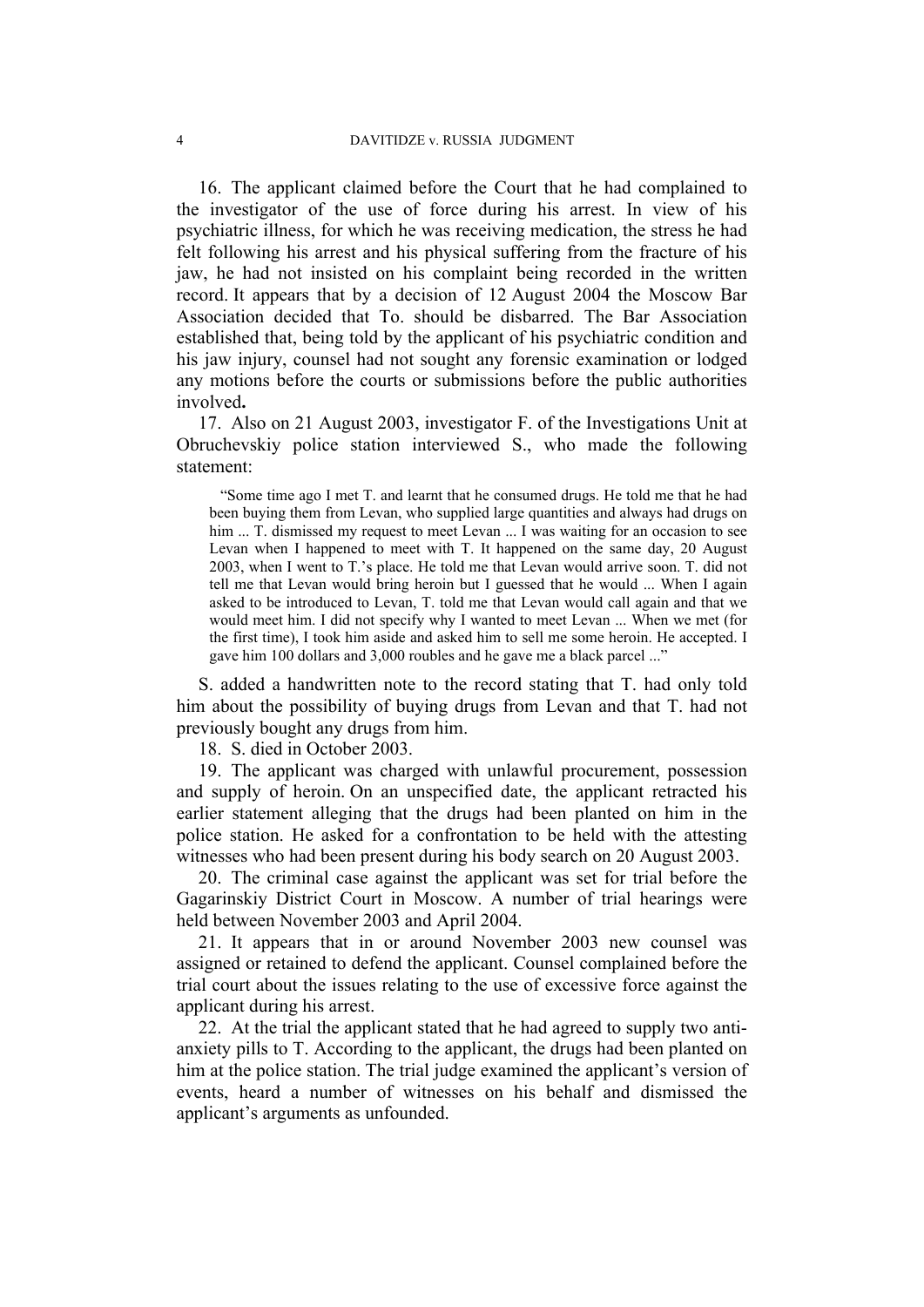23. The court heard Mr Ma., who had allegedly taken the applicant in his car to T.'s place. Ma. affirmed that he had seen two men approach the applicant, who had presented some documents. As soon as a third man had arrived, they had started to twist the applicant's arms and use "wrestling techniques". Being afraid, Ma. had left in his car.

24. The trial court also heard Ms Ko., who stated that she had attended the same school as S. and that S. had introduced her to drugs. She had last seen him in 1996. According to Ko., S. had been a police informant. The trial court noted that this statement was unsubstantiated and based on conjecture. The court concluded that it could not cast doubt on S.'s voluntary decision to assist the police in uncovering criminal activities relating to drug trafficking.

25. The trial judge declared admissible most pieces of physical and other evidence collected during the test purchase and thereafter. Despite the applicant's objections, the trial judge declared S.'s pre-trial deposition admissible. Upon the applicant's request, the court heard a handwriting expert who testified that he had "serious doubts" that the statement made on 20 August 2003 and the subsequent deposition had been signed by the same person.

26. Although the money and the parcel of heroin were not presented at the trial, the judge based her assessment on the relevant written record.

27. The court heard T., who had introduced S. to the applicant. T. submitted that he had known the applicant for four years and that S. had been aware that the applicant had "healed" his drug addiction. T. had dismissed S.'s requests to meet the applicant because T. had owed USD 1,000 to the applicant and had not wanted to see him. After S. had offered to advance up to USD 300 to T. if he arranged a meeting, T. had called the applicant and had asked him for some medication he could not buy himself. After some hesitation, the applicant had agreed to meet T. Later on, S. had returned to T.'s place and had handed over USD 100 and RUB 3,000 to T. When the applicant had arrived, T. had handed over the money to him. At that point, the applicant was first told of S. and introduced to him. The applicant had told S. that he could not help him with his drug addiction.

28. The court also examined T.'s pre-trial statement in which he had stated that S. had asked him where he had acquired drugs. T. had replied vaguely that he knew someone called Levan who could supply a substantial quantity of drugs and normally had drugs on him. T. had told S. that he did not buy drugs from him. Without specifying the purpose, S. had asked to meet Levan. When S. had arrived at T.'s place on 20 August 2003, the applicant had been about to arrive too. They had all met in front of the house. S. had talked to the applicant about something.

29. At the trial the applicant maintained that the officers, in particular Officer M., had beaten him up during his arrest and that one of them had hit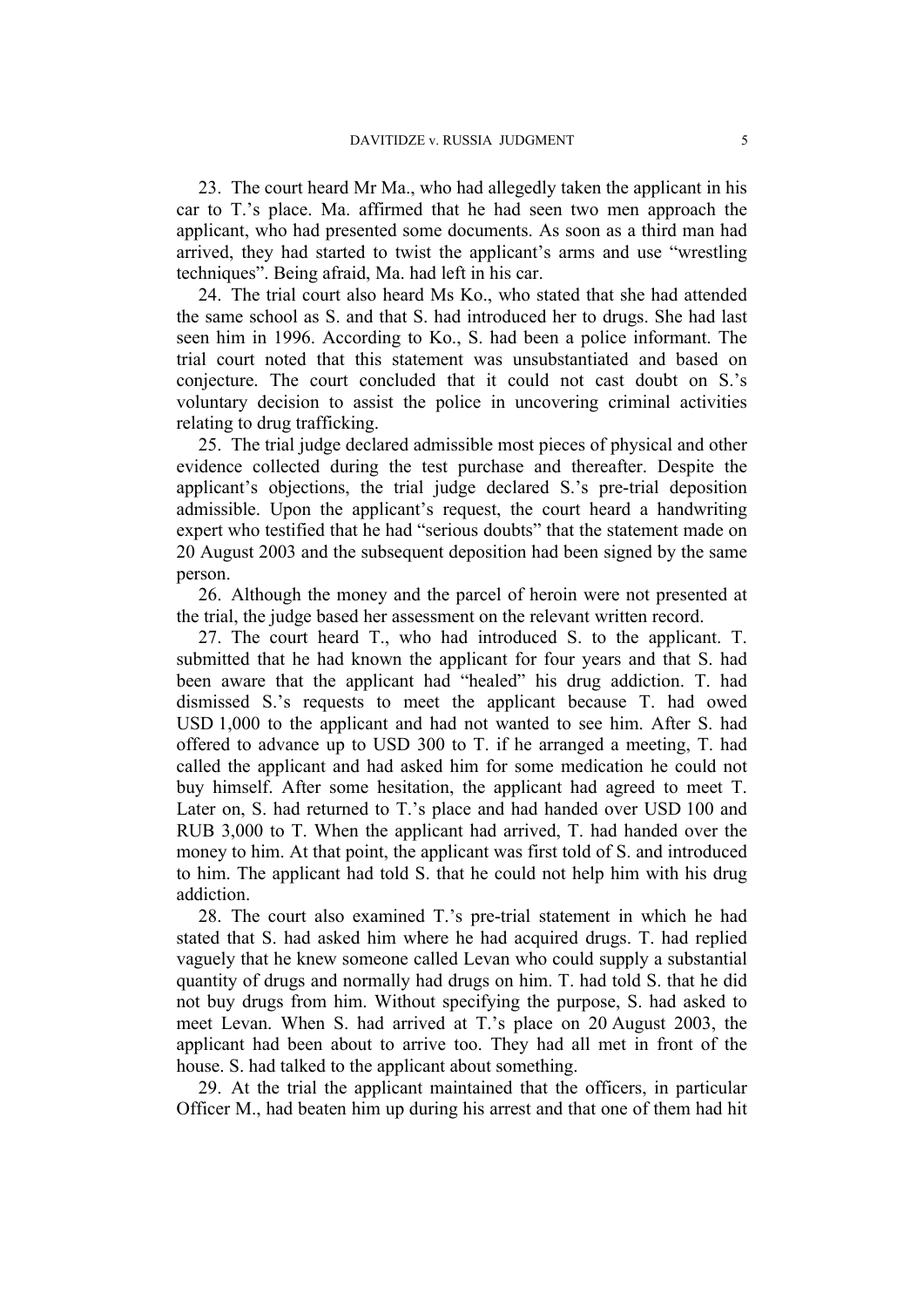him on the face with a gun; he, however, admitted that he had resisted handcuffing.

30. Officer K. was questioned at the trial as a witness, having been warned that he could face criminal liability for false testimony or a refusal to testify. The officer agreed to testify and was interviewed in the presence of the applicant. The officer stated that he had had to use a combat fighting/wrestling technique and to handcuff the applicant with one hand because he had been swinging his hands and had tried to escape; that he and the applicant had fallen to the ground on several occasions; that he had sustained a cut lip but had not sought medical assistance; and that there had been no visible injuries on the applicant after the arrest and that he had not had any difficulty talking.

31. Officers Su. and M. were also questioned at the trial and confirmed K.'s testimony. Investigator F. affirmed that she had not been alerted to any physical or psychological duress against the applicant, and that counsel had been present during the interviews.

32. In the meantime, on 15 April 2004 the Gagarinskiy district prosecutor refused to bring criminal proceedings against the officers (see paragraph [43](#page-8-0) below).

33. By a judgment of 30 April 2004 the District Court convicted the applicant of the procurement, possession and supply of heroin. It sentenced him to eight years' imprisonment.

34. The applicant appealed. He argued that the statements of the police officers and S. were contradictory and should not have served as a basis for convicting him; and that there were discrepancies between the timing of various events and the compiling of related procedural documents.

35. On 17 August 2004 the Moscow City Court upheld the judgment.

36. On 13 March 2009 the Presidium of the City Court considered that since the drugs had been seized during a test purchase from the applicant, he should be convicted of an attempted offence relating to the supply of drugs. The Presidium Court "excluded" his conviction of procurement and possession of drugs. As a result of this supervisory review, the applicant was sentenced to seven years and six months' imprisonment.

# **C. The inquiry into the allegation of police brutality**

<span id="page-7-0"></span>37. From 20 or 21 to 24 August 2003 the applicant was held in a temporary detention centre. On 24 August 2003 Moscow remand centre no. 77/2 refused to admit him in view of his apparent injuries. Before or after this, the applicant was taken to the trauma unit in hospital no. 1. In the afternoon, he was taken to hospital no. 36, where a doctor confirmed that he had suffered a fracture of the jaw. The applicant was then detained in the medical unit of remand centre no. 77/1 from 24 August to 8 September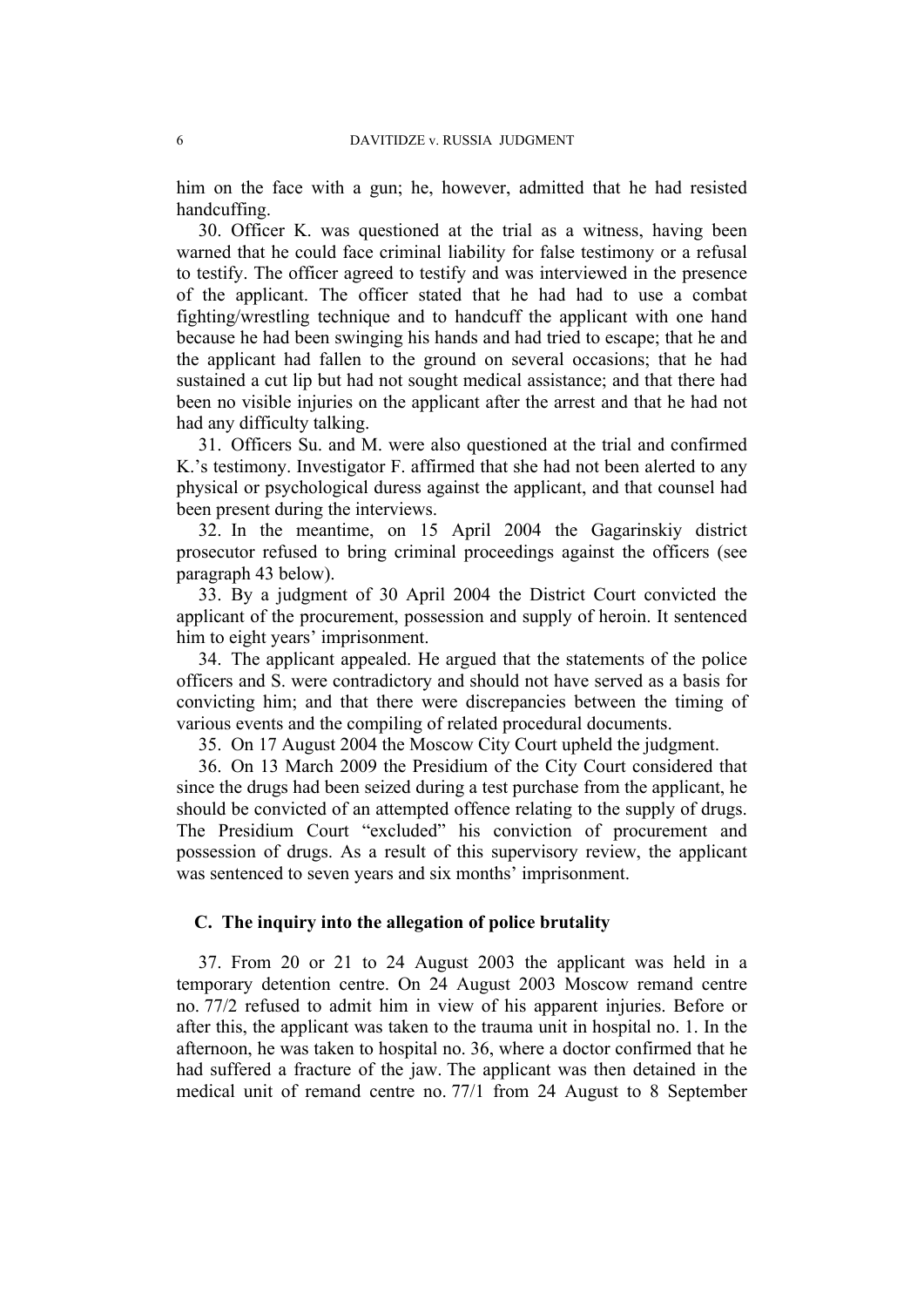2003 and was provided with medical assistance in relation to the fracture of the jaw. Thereafter, the applicant was kept in remand centre no. 77/2.

<span id="page-8-2"></span>38. According to the applicant, he complained about his state of health in the temporary detention centre and remand centre no. 77/2. There was no inquiry about the use of force against him during the arrest, neither in these detention facilities nor after his admission to remand centre no. 77/1.

39. The applicant submitted that on an unspecified date he had written to the Prosecutor General's Office complaining of ill-treatment during and after his arrest on 20 August 2003. He received no reply.

40. In October 2003 the applicant gave his wife written authority to act on his behalf and represent him before various public authorities.

<span id="page-8-3"></span>41. While the applicant's trial was pending (see above), on 19 March 2004 his wife complained to various public authorities, including the prosecutor's office, alleging that the case against the applicant had been "fabricated", that the evidence had been manipulated and that the applicant had been ill-treated during his arrest.

42. On an unspecified date, an initial inquiry (*доследственная проверка*) was opened.

<span id="page-8-0"></span>43. Officer M. stated that they had had to restrain the applicant using a wrestling technique because he had resisted arrest. Officers K. and Su. submitted that the applicant had actively resisted arrest. Officer R. stated that in the police station the applicant had been "in good health", without any bodily injuries and had provided clear answers to various questions. On 15 April 2004 the Gagarinskiy district prosecutor refused to bring criminal proceedings against the officers for abuse of power (Article 286 of the Criminal Code). The prosecutor relied on the depositions made by the officers and referred to the applicant's statements made during his trial.

44. The applicant's wife sought judicial review of the above refusal. She argued that the initial inquiry had not been thorough, and asked the court to order a forensic report in order to clarify whether the applicant's injuries had been sustained (i) during his and K.'s falling down to the ground following the use of a combat fighting or wrestling technique by this officer, or (ii) because K. had hit him with a gun handle/barrel.

45. On 18 June 2004 the Gagarinskiy District Court examined the above refusal on judicial review. Having heard the applicant's wife and a lawyer, the court upheld the refusal, noting that the prosecutor's decision had relied on the depositions made by the officers and "other witnesses who had testified at the trial". Lastly, the court stated that it had no jurisdiction to order a forensic medical examination of the applicant's injuries.

<span id="page-8-1"></span>46. On 7 July 2004 the Moscow City Court upheld the first-instance judgment. It held as follows:

"The [lower] court confirmed the conclusions of the inquiry to the effect that [the applicant] had sustained a fracture of the jaw during his arrest when he displayed resistance to the police".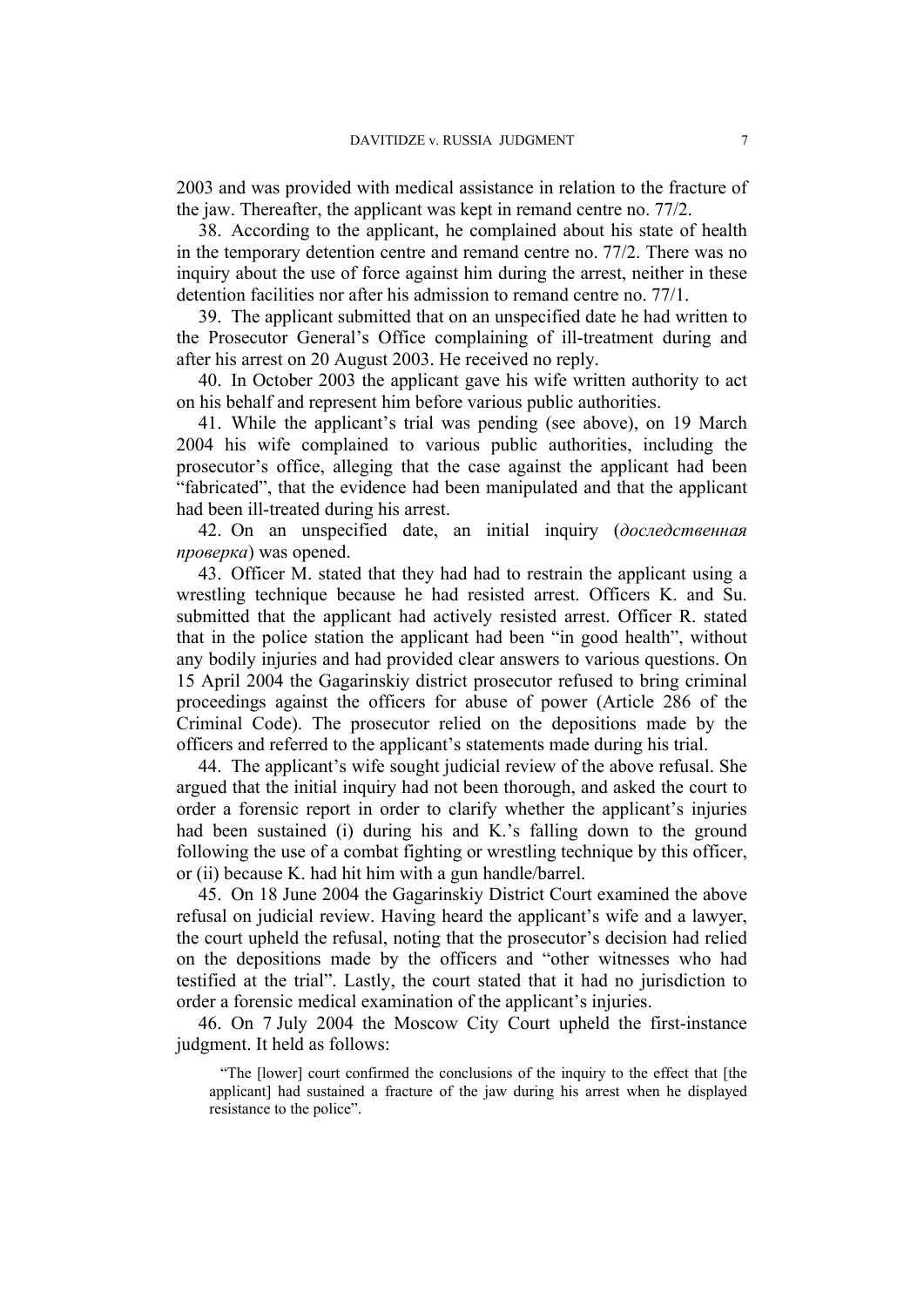47. However, on 24 September 2004 the higher prosecutor annulled the refusal of 15 April 2004. He indicated that the inquiry had been insufficiently thorough because some of the allegations made by the applicant's wife had not been properly assessed; and several persons had not been interviewed, including investigator F., who had dealt with the applicant's criminal case, and the attesting witnesses who had been present on 20 August 2003.

48. In the resumed inquiry, Mr Ro. stated that he had been an attesting witness and that "all measures relating to the applicant taken in his presence had been lawful". Investigator F. made no statement relating to the alleged ill-treatment. Instead, she refuted the allegation concerning the alleged seizure of money from the applicant.

49. On 21 October 2004 another prosecutor in the Gagarinskiy District Prosecutor's Office refused to prosecute the officers under Article 286 of the Criminal Code. The refusal referred to various testimonies given at the trial and the factual and legal findings made in respect of the applicant in the trial judgment.

<span id="page-9-2"></span>50. The higher prosecutor confirmed this decision on 25 October 2004. However, on 27 December 2004 the District Court annulled the refusal of 21 October 2004. It indicated in substance that the complaint concerned allegations of ill-treatment and abusive use of force, rather than abuse of power.

51. A further inquiry was entrusted to the same district prosecutor. On 11 March 2005 he issued a decision refusing to prosecute the officers for abuse of power, forced testimony and falsification of evidence (Articles 286, 301-303, 306-307 of the Criminal Code). It appears that that decision was later annulled for unspecified reasons.

<span id="page-9-0"></span>52. On 14 September 2005 the district prosecutor re-examined the above matters and again refused to prosecute the officers. The prosecutor referred to a medical forensic report of an unspecified date which had concluded that the applicant had suffered a haematoma in his left scapular area. This haematoma did not amount to health damage by national standards. In view of the absence of any description of the haematoma (colour, form, size, etc.), it was not possible to determine the timing of this injury.

53. On 7 November 2005 the Moscow deputy prosecutor annulled the above decision and held that the lower prosecutor should have collected more medical evidence and should have commissioned a forensic report in order to determine the origin and the exact nature of the injuries.

<span id="page-9-1"></span>54. During the resumed inquiry, the applicant's medical file compiled in the remand centre had been seized. The State forensic expert office refused to carry out a forensic examination in the absence of the X-ray images taken in the hospital in August 2003. However, the prosecutor had had access to the applicant's medical file compiled in prison, including recent X-ray images. On 22 February 2006 an expert issued a report indicating that in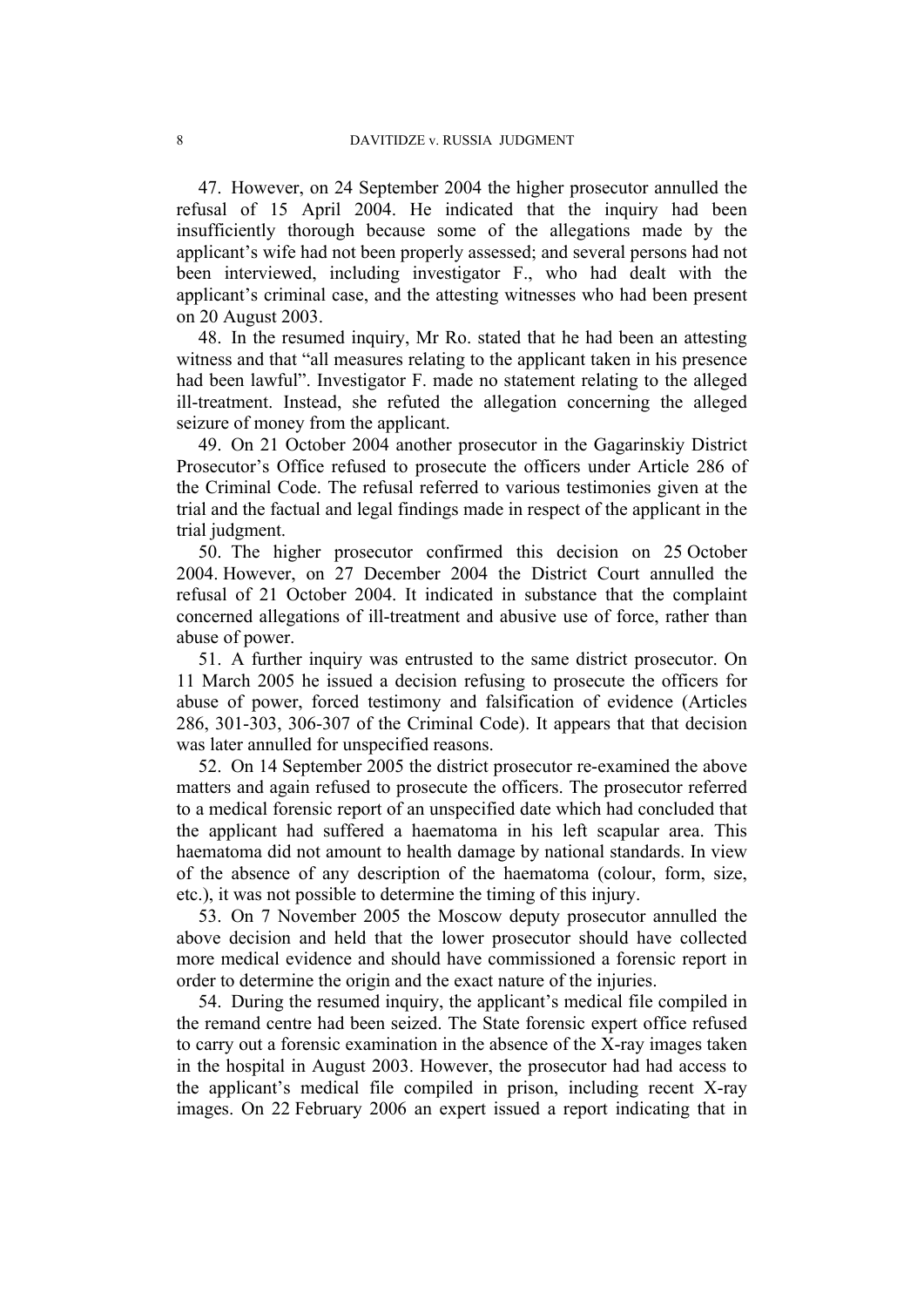addition to the hematoma the applicant had sustained bruises on his right shoulder-blade, hips, his left iliac region and both sides of the groin. Those bruises had been inflicted by blows with a solid item or items. However, the expert was unable to determine the date when they had been sustained due to the "incompleteness of the initial information". According to the information in the applicant's remand file, the applicant had suffered a closed fracture of the jaw. However, the expert was again unable to confirm that it had been sustained in August 2003.

55. The prosecutor also heard Ms A., the investigator who had interviewed the applicant on 21 August 2003 (see paragraph [15](#page-4-0) above). She stated that she could not remember the circumstances of that interview well, but stated that she had not been aware that the applicant had been suffering from a psychiatric condition.

56. On 17 March 2006 the district prosecutor decided not to institute criminal proceedings against the officers**.**

57. On 5 July 2006 the Moscow deputy prosecutor annulled the above decision and ordered the district prosecutor to take measures to obtain the applicant's medical file compiled in hospital no. 36. It appeared that the file was, at the time, in the possession of an Officer P. The Moscow deputy prosecutor also required that the lower prosecutor ask for official confirmation that the remand centre had not been (or no longer was) in possession of the applicant's 2003 X-ray images; and that an expert be provided with a copy of the officers' statements on the use of force.

58. On 11 January 2007 the expert confirmed the findings made in the report of 22 February 2006.

59. On 25 January 2007 the district prosecutor re-examined the matter and refused to prosecute the officers**.** In addition to his previous findings, he added that he had received the applicant's hospital file and had ordered a new forensic report.

60. On 3 April 2007 that decision was annulled, because the prosecutor had not properly examined the complaint relating to the test purchase and the alleged falsification of procedural documents.

61. On 9 June 2007 the district prosecutor issued a new refusal to initiate criminal proceedings, upholding the findings made in the decision of 25 January 2007 in relation to the alleged ill-treatment.

62. The applicant sought judicial review of the above refusal. On 4 December 2007 the District Court annulled the decision of 9 June 2007 because the district prosecutor had not properly addressed the ill-treatment complaint. On 23 January 2008 the City Court set aside this judgment.

<span id="page-10-0"></span>63. Having re-examined the case, on 8 February 2008 another District Court judge upheld the decision of 9 June 2007. On 12 March 2008 the City Court upheld that judgment.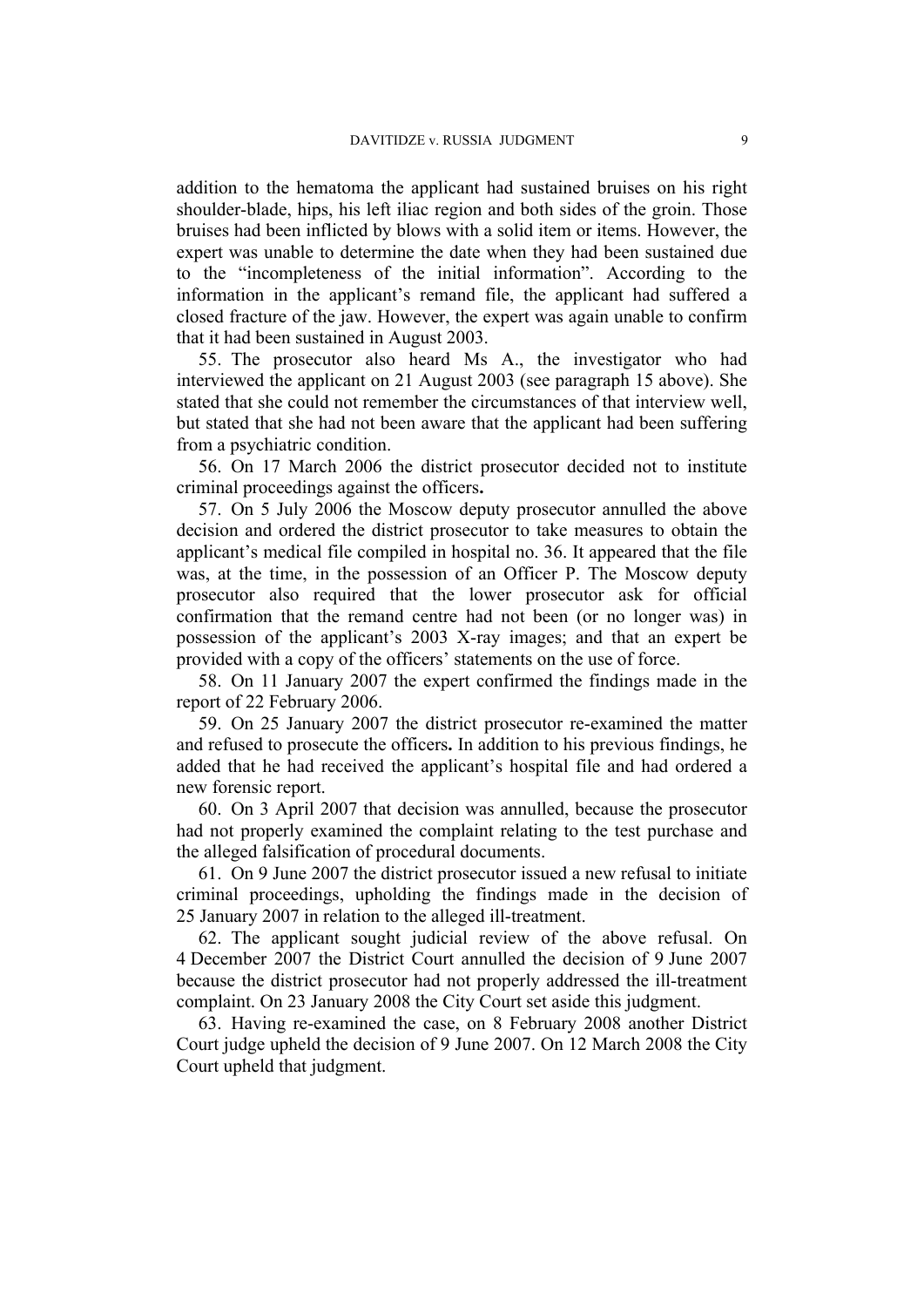## II. RELEVANT DOMESTIC LAW AND PRACTICE

# **A. Investigative techniques**

64. The Operational-Search Activities Act 1995 (Federal Law no. 144- FZ of 12 August 1995) provides for overt or covert activities carried out by operational divisions of certain State agencies (section 1 of the Act). Operational-search activities are aimed at detecting, preventing, intercepting and investigating criminal offences, as well as searching for and identifying those responsible for planning or committing them (section 2). A person who considers that an agency conducting operational-search activities has acted in breach of his or her rights and freedoms may challenge the acts of that agency before a higher-ranking agency conducting operational-search activities, a prosecutor's office or a court (section 5). On 24 July 2007 section 5 of the Act was amended to prohibit agencies conducting operational-search activities from directly or indirectly inducing or inciting the commission of offences.

65. Operational-search activities may be performed when there are pending criminal proceedings or information has been obtained by the agencies conducting operational-search activities which indicates that an offence is being planned or has already been committed, or points to persons who are planning or committing or have committed an offence, if there is insufficient evidence for a decision to institute criminal proceedings (section 7). Test purchases or infiltration by agents of the agencies conducting operational-search activities or individuals assisting them, must be carried out pursuant to an order issued by the head of the agency conducting operational-search activities (section 8).

66. Information gathered as a result of operational-search activities may be used for the preparation and conduct of the investigation and court proceedings and used as evidence in criminal proceedings in accordance with legal provisions regulating the collection, evaluation and assessment of evidence (section 11).

# **B. Use of force by the police and medical assistance to detainees**

67. The Police Act 1991 (Federal Law no. 1026-I of 18 April 1991) authorises police officers to use physical force, including combat fighting techniques, for putting an end to criminal offences, for apprehending offenders, and for overcoming resistance to lawful orders, if less intrusive means have not allowed the officer(s) to fulfil his or her functions (section 13 of the Act).

68. Everyone should comply with a lawful order given by a police officer. Failure to comply with such an order or obstruction in relation to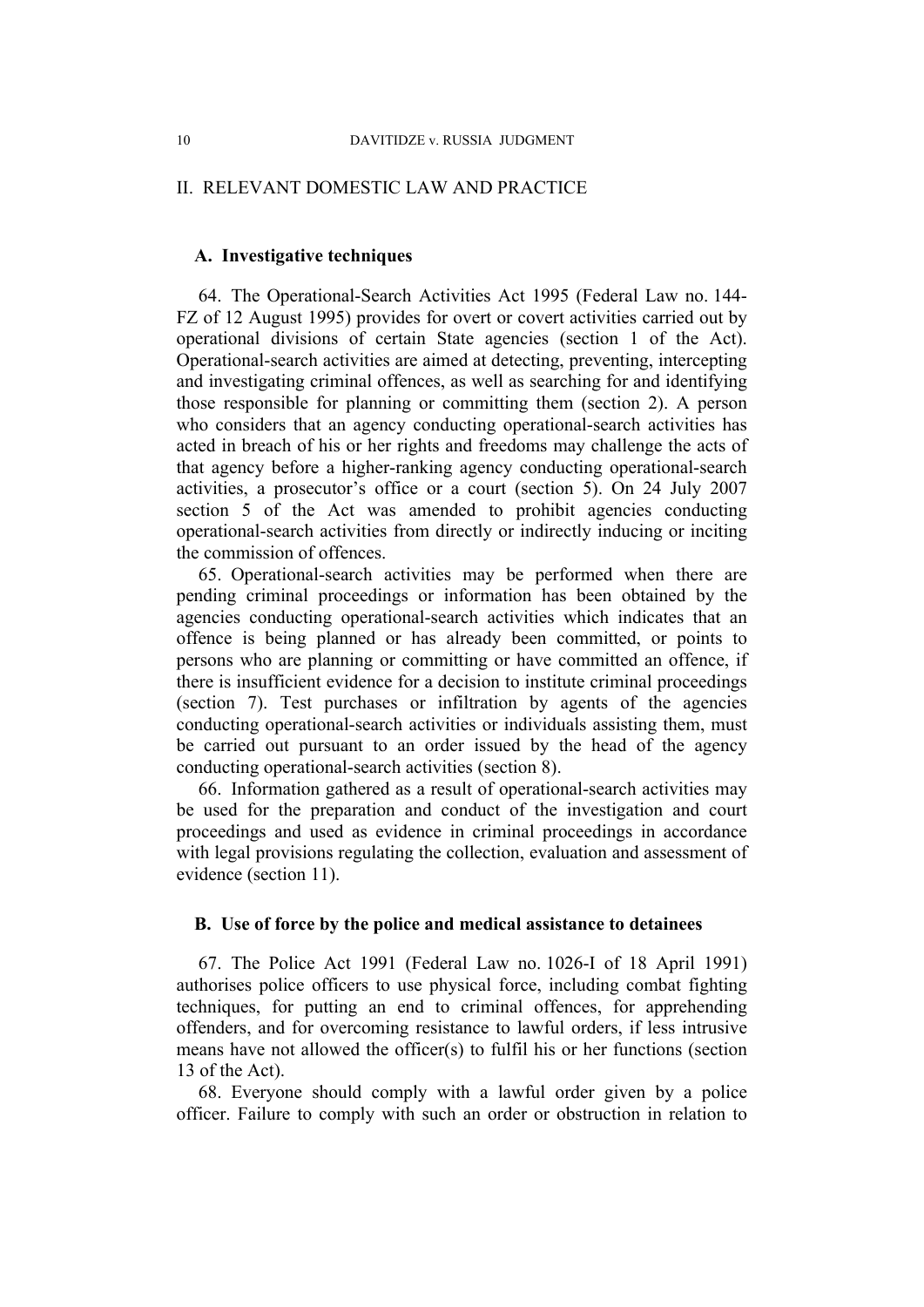such an order entails legal liability on the part of the person concerned. Police officers cannot be held responsible for pecuniary, non-pecuniary or health damage which was caused by the use of physical force, if the damage is proportionate to the force applied to the person concerned (section 23 of the Act).

69. According to the Internal Regulations for Temporary Detention Centres, adopted by the Ministry of the Interior on 26 January 1996, the officer on duty at a detention centre should question detainees upon their arrival there as to their state of health and possible complaints  $(\S$  9.3). If a complaint has been raised, or in view of the detainee's visible injuries or symptoms, the officer should immediately call for an emergency squad. The above matters should be recorded in the relevant logbook. If the detainee has sustained physical injuries, his medical examination should be carried out at a hospital without delay or at another medical institution upon the detainee's request.

70. Pursuant to the Internal Regulations for Remand Centres, adopted by the Ministry of Justice on 12 May 2000 and amended in 2002, on their arrival at the remand centre detainees should undergo a medical check (§§ 16 and 130). If physical injuries have been detected, the medical staff should issue a certificate and an inquiry should be ordered. Its conclusions should be forwarded to a prosecutor, who should decide whether or not to open a criminal case (§§ 16 and 137).

# THE LAW

# I. ALLEGED VIOLATIONS OF ARTICLE 3 OF THE CONVENTION

71. The applicant complained under Article 3 of the Convention that he had been ill-treated up by police officers on 20 and 21 August 2003, and that there had been no effective investigation into the alleged ill-treatment.

72. Article 3 of the Convention reads as follows:

"No one shall be subjected to torture or to inhuman or degrading treatment or punishment."

# **A. The parties' submissions**

## *1. The applicant*

73. The applicant alleged that he had been ill-treated during his arrest. There had been no proof of the applicant's active resistance to his arrest. He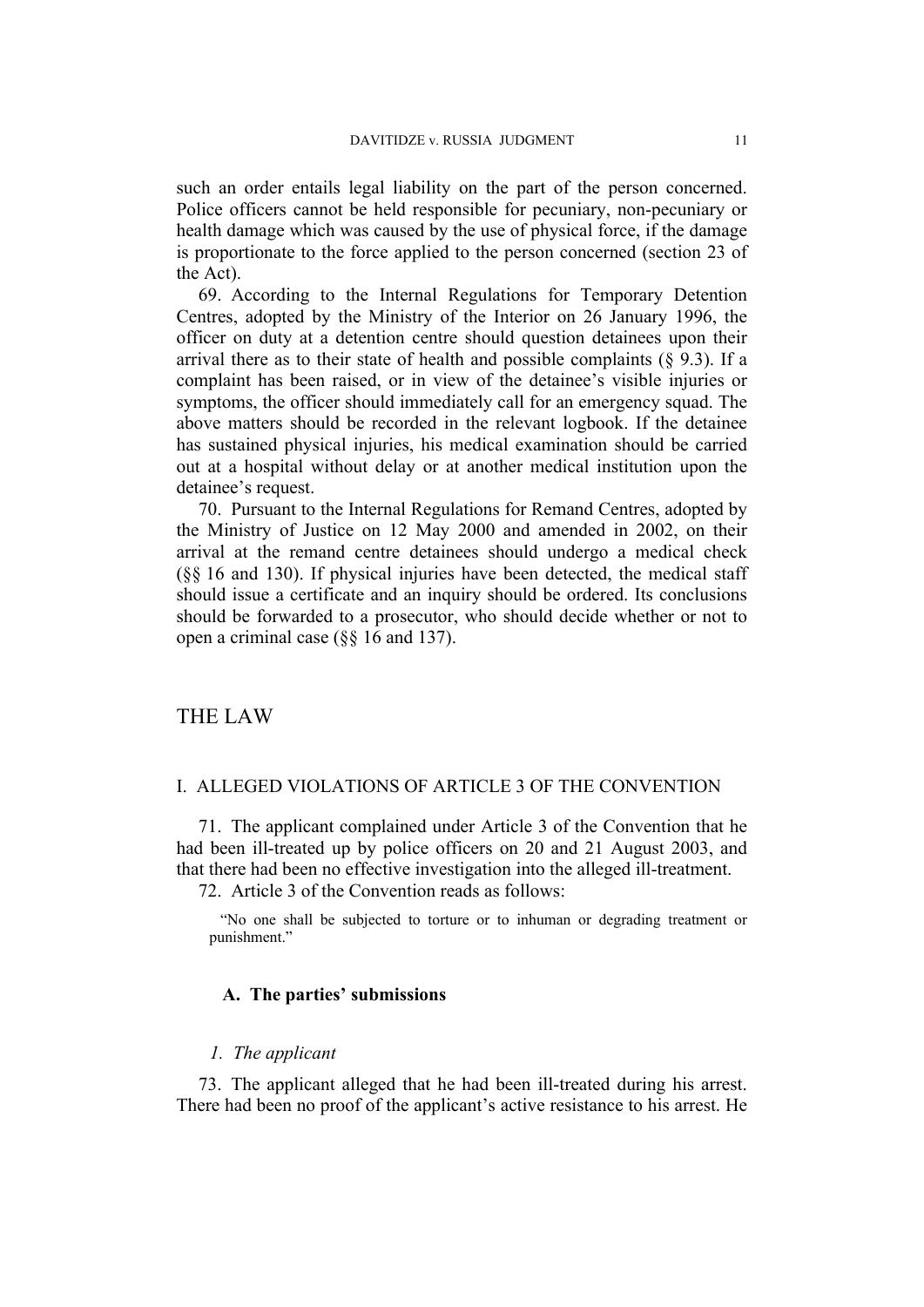had complied with the officers' orders and had presented his identity documents. He had not been warned that force could be used against him. His resistance had been no more than a spontaneous reaction to the unexpected recourse to force against him and the physical pain caused by the twisting of his arm by the officer. The ensuing beatings and his being hit with a gun had been both unlawful and disproportionate.

74. The applicant also argued that later on in the police station he had also been ill-treated, intimidated and threatened in order to obtain a confession (see paragraphs [12-](#page-4-1)[14](#page-4-2) above).

75. Furthermore, the applicant contended that all his complaints, including those made before the investigator on 21 August 2003, had been left unanswered. No inquiry had been initiated to promptly deal with his allegations of ill-treatment.

# *2. The Government*

76. The Government submitted that the applicant had actively resisted his arrest on 20 August 2003. The police had lawfully used physical force against him, which thus could not have amounted to a form of degrading or inhuman treatment. Later on, the applicant had been interviewed in the presence of a lawyer and had made no complaints about his health. All circumstances relating to the arrest had been subject to a through inquiry, which had included the collection of depositions (from the police officers, other public officials, the lawyer and others) and medical evidence such as a forensic examination.

#### **B. The Court's assessment**

## *1. Admissibility*

77. The Court notes that this part of the application is not manifestly illfounded within the meaning of Article 35  $\hat{\S}$  3 (a) of the Convention. It further notes that it is not inadmissible on any other grounds. It must therefore be declared admissible.

# *2. Merits*

#### **(a) Use of force against the applicant and alleged beatings**

#### *(i) General principles*

78. The Court reiterates that Article 3 of the Convention prohibits in absolute terms torture and inhuman or degrading treatment or punishment. In order to fall within the scope of Article 3, the ill-treatment must attain a minimum level of severity, the assessment of which depends on all the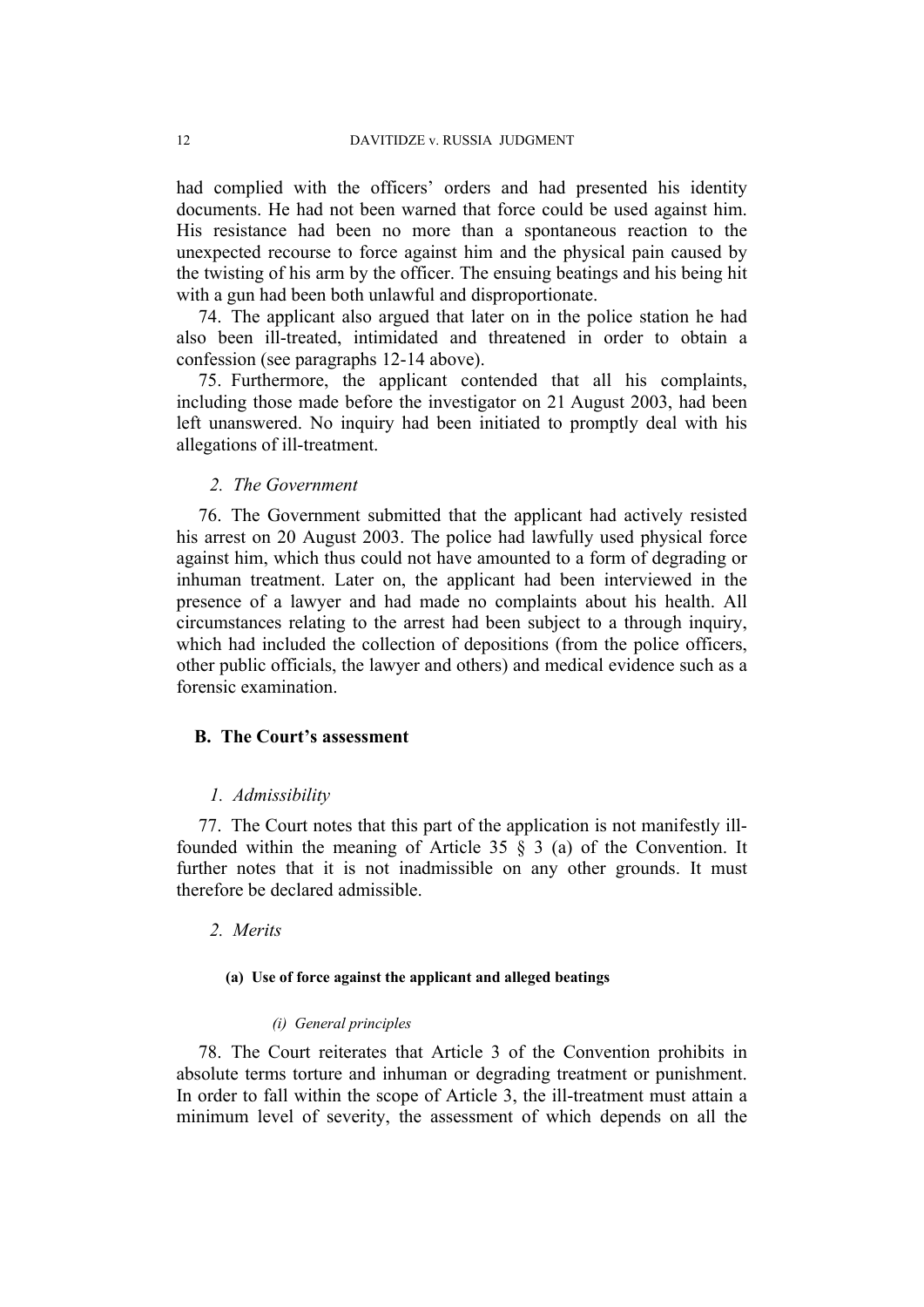circumstances of the case, such as the duration of the treatment, its physical or mental effects and, in some cases, the sex, age and state of health of the victim (see, among other authorities, *Ireland v. the United Kingdom*, 18 January 1978, § 162, Series A no. 25).

79. In respect of a person deprived of his liberty, recourse to physical force which has not been made strictly necessary by his own conduct diminishes human dignity and is in principle an infringement of the right set forth in Article 3 of the Convention (see, among others, *Labita v. Italy* [GC], no. 26772/95, § 120, ECHR 2000-IV, and *Ribitsch v. Austria*, 4 December 1995, § 38, Series A no. 336, concerning allegations of illtreatment in police custody or detention facilities).

80. In respect of recourse to physical force during an arrest, the Court reiterates that while Article 3 does not prohibit the use of force for effecting a lawful arrest, such force must not be excessive (see, among others, *Polyakov v. Russia*, no. 77018/01, § 25, 29 January 2009).

81. The Court reiterates that, in view of the subsidiary nature of its role, it must be cautious in taking on the role of a first-instance tribunal of fact where this is not rendered unavoidable by the circumstances of a particular case. The Court has held in various contexts that where domestic proceedings have taken place, it is not the Court's task to substitute its own assessment of the facts for that of the domestic courts and, as a general rule, it is for those courts to assess the evidence before them (see, among other authorities, *Giuliani and Gaggio v. Italy* [GC], no. 23458/02, §§ 179 and 180, 24 March 2011). Although the Court is not bound by the findings of domestic courts, in normal circumstances it requires cogent elements to lead it to depart from the findings of fact reached by those courts (ibid.).

82. At the same time, in accordance with Article 19 of the Convention, the Court's duty is to ensure the observance of the engagements undertaken by the Contracting Parties to the Convention. Where allegations are made under Article 3 of the Convention, the Court must apply a particularly thorough scrutiny.

83. In assessing evidence in cases concerning Article 3 of the Convention, the Court has generally applied the standard of proof "beyond reasonable doubt". However, it has never been its purpose to borrow the approach of the national legal systems that use that standard. Its role is not to rule on criminal guilt or civil liability but on Contracting States' responsibility under the Convention. The specificity of its task under Article 19 of the Convention – to ensure the observance by the Contracting States of their engagement to secure the fundamental rights enshrined in the Convention – conditions its approach to the issues of evidence and proof. In proceedings before the Court, there are no procedural barriers to the admissibility of evidence or pre-determined formulae for its assessment. It adopts the conclusions that are, in its view, supported by the free evaluation of all evidence, including such inferences as may flow from the facts and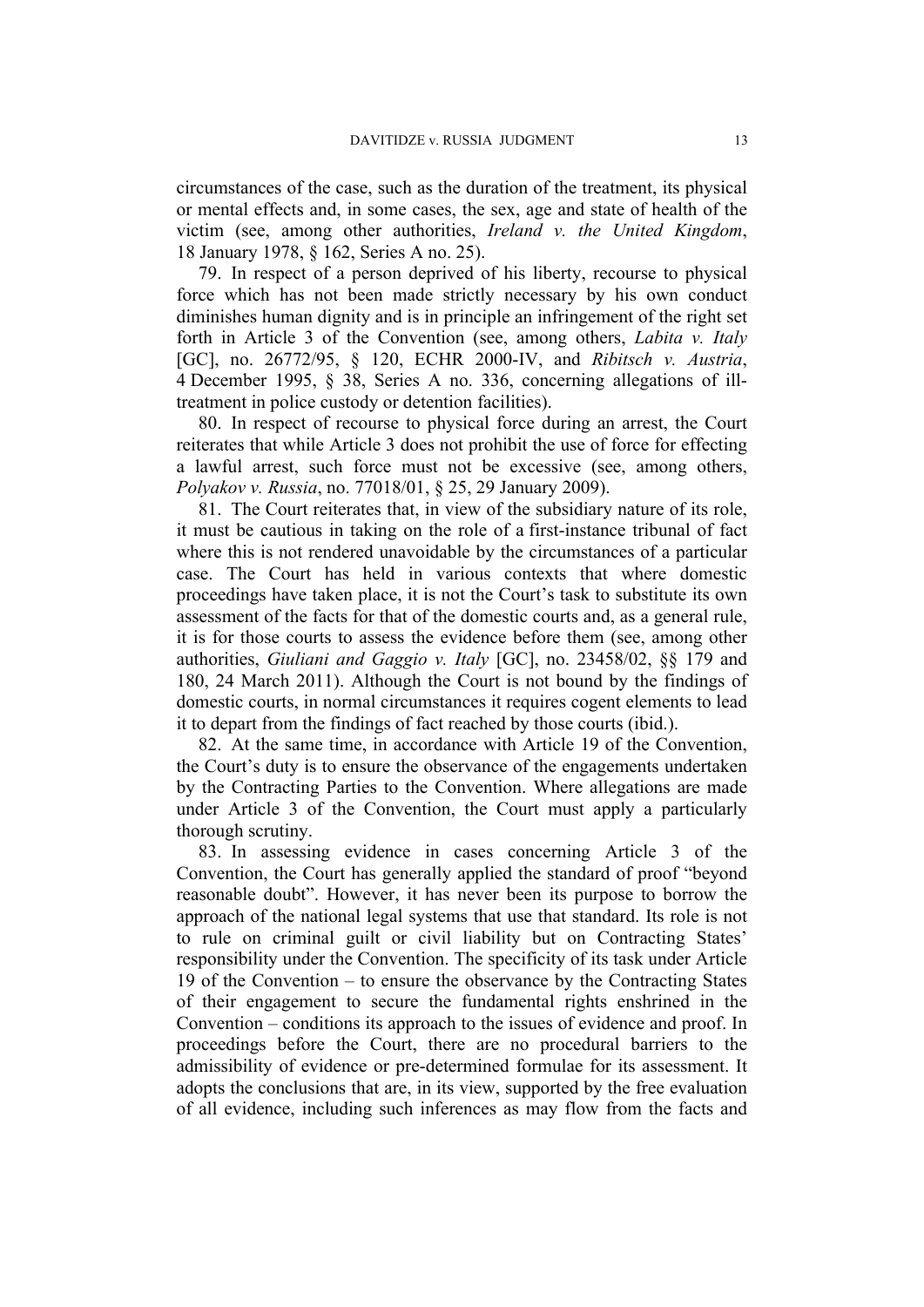the parties' submissions. According to its established case-law, proof may follow from the coexistence of sufficiently strong, clear and concordant inferences or of similar unrebutted presumptions of fact. Moreover, the level of persuasion necessary for reaching a particular conclusion and, in this connection, the distribution of the burden of proof, are intrinsically linked to the specificity of the facts, the nature of the allegation made and the Convention right at stake. The Court is also attentive to the seriousness that attaches to a ruling that a Contracting State has violated fundamental rights (see *Nachova and Others v. Bulgaria* [GC], nos. 43577/98 and 43579/98, § 147, ECHR 2005-VII).

84. Convention proceedings do not in all cases lend themselves to a strict application of the principle *affirmanti incumbit probatio*. The Court reiterates its case-law under Articles 2 and 3 of the Convention to the effect that where the events in issue lie within the exclusive knowledge of the authorities, as in the case of persons under their control in custody, strong presumptions of fact will arise in respect of injuries and death occurring during that detention. The burden of proof in such a case may be regarded as resting on the authorities to provide a satisfactory and convincing explanation (see *Salman v. Turkey* [GC], no. 21986/93, § 100, ECHR 2000- VII; *Çakıcı v. Turkey* [GC], no. 23657/94, § 85, ECHR 1999-IV; and *Creangă v. Romania* [GC], no. 29226/03, § 90, 23 February 2012).

# *(ii) Application of the principles to the present case*

85. Along with the allegation of beating during his arrest, the applicant also alleged before the Court that after he was taken to the police station the arresting officer(s) had punched and kicked him. It remains unclear, however, whether this allegation was sufficiently raised in the domestic proceedings. The domestic decisions and the Government's observations contain no specific findings in this respect. The Court will assess whether the use of force during the applicant's arrest was excessive, presuming that that all the injuries (complained of and documented) were sustained during the arrest.

86. The applicant sustained a fracture of the jaw and some other injuries (see paragraphs [37](#page-7-0), [46](#page-8-1), [52](#page-9-0) and [54](#page-9-1) above). Although some of the injuries did not constitute damage to health by national standards, this does not prevent the national authorities and the Court from establishing whether those injuries were sufficiently serious to reach the "minimum level of severity" under Article 3 of the Convention. Giving an affirmative answer to this, it remains for the Court to examine whether the State should be held responsible under Article 3 for the injuries.

87. The domestic inquiry concluded that the applicant had resisted a lawful arrest and that the police officers had had to apply physical force and handcuffing to overcome the applicant's resistance.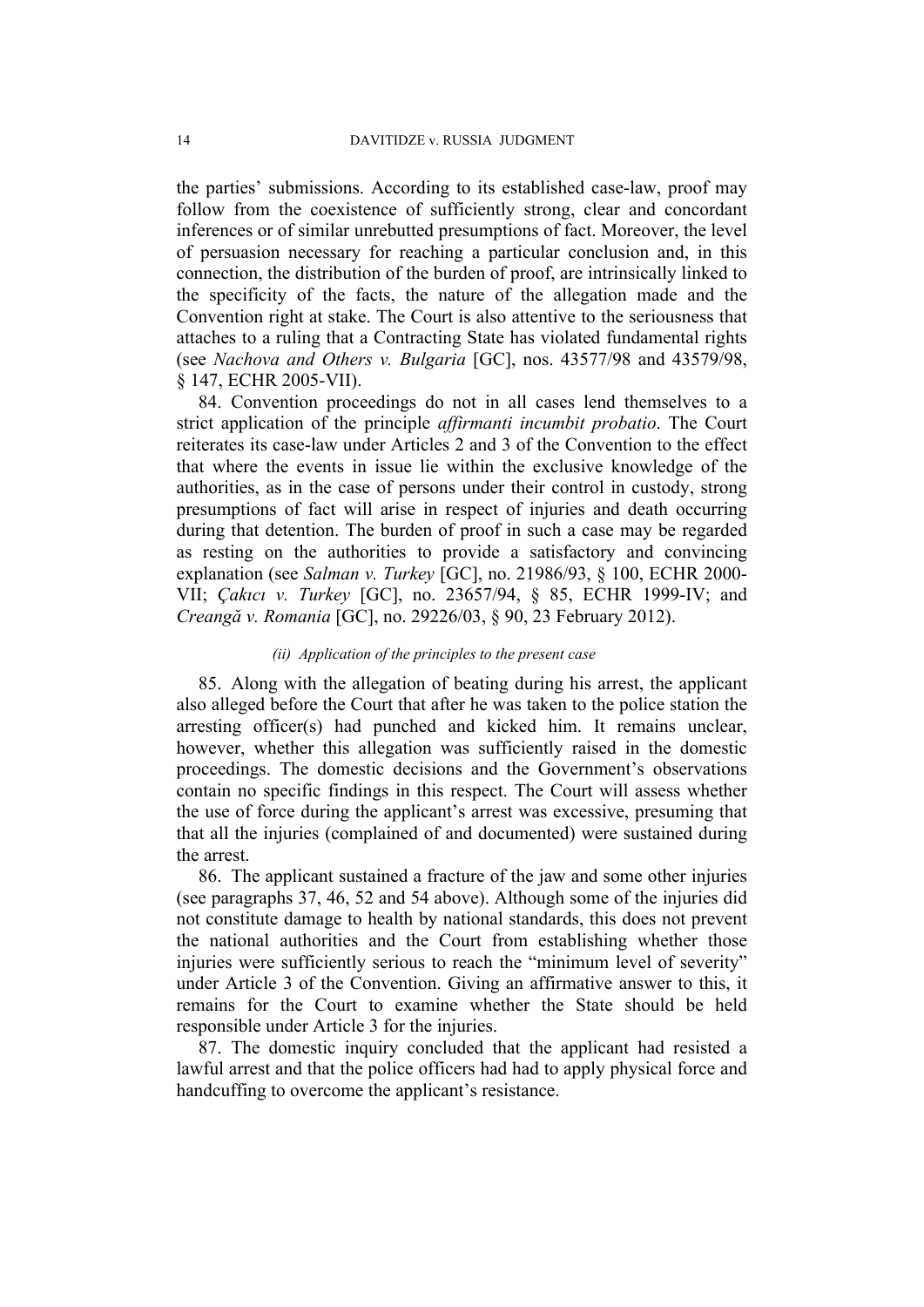88. Bearing in mind the difficulties involved in policing modern societies, the unpredictability of human conduct and the operational choices which must be made in terms of priorities and resources, the Court has previously stated, particularly in the context of Article 2 of the Convention, that an impossible burden should not be imposed on the authorities when they have to face situations of disorder or violence capable of giving rise to unpredictable developments (see *Makaratzis v. Greece* [GC], no. 50385/99, § 69, ECHR 2004-XI, and *Zelilof v. Greece*, no. 17060/03, § 48, 24 May 2007).

89. According to the Court's case-law, the substantive limb of Article 3 of the Convention requires that a proper assessment of an allegedly excessive use of force should determine whether the degree of physical force was excessive, having regard to the relevant circumstances such as the person's own conduct. Turning to the circumstances of the present case, the Court is not satisfied that the domestic inquiry in the present case resulted in an assessment which corresponded, at least in substance, to this requirement. Nor did the judicial proceedings under Article 125 of the CCrP cure any related defects.

90. The Court observes that the applicant's injuries were sustained during a police operation. Nothing in the circumstances of the present case disclosed any particular urgency. Thus, the authorities should have been able to plan their operation (see *Rehbock v. Slovenia*, no. 29462/95, § 72, ECHR 2000-XII). In this connection, it transpires that the police operation was carried out by three police officers, who also effected the applicant's arrest. It appears that before proceeding to arrest the applicant, they identified themselves and asked the applicant to produce his identity document, which he did. The subsequent events are a matter of disagreement between the parties.

<span id="page-16-0"></span>91. The Court was not provided with any reports or depositions made in August 2003 by the police officers, for instance to their superiors, in relation to the use of force or firearms during the applicant's arrest. The domestic decisions taken in 2004 and thereafter mentioned the applicant's resistance during the arrest, at times qualifying it as active. Indeed, Officer K. stated at the applicant's criminal trial that while he was trying to apprehend the applicant, the latter's resistance had caused them to fall down to the ground. This might have accounted for certain minor injuries. Similarly, it might be relevant to assess whether the officer(s) sustained any injuries during the applicant's arrest. However, it does not follow from the available decisions that these factors were part of the domestic assessment during the inquiry.

92. The Court is not oblivious to the fact that the Police Act authorised police officers to use physical force, if less intrusive means had not allowed the officer(s) to fulfil his or her functions (section 13 of the Act). Police officers could not be held responsible for damage which was caused by the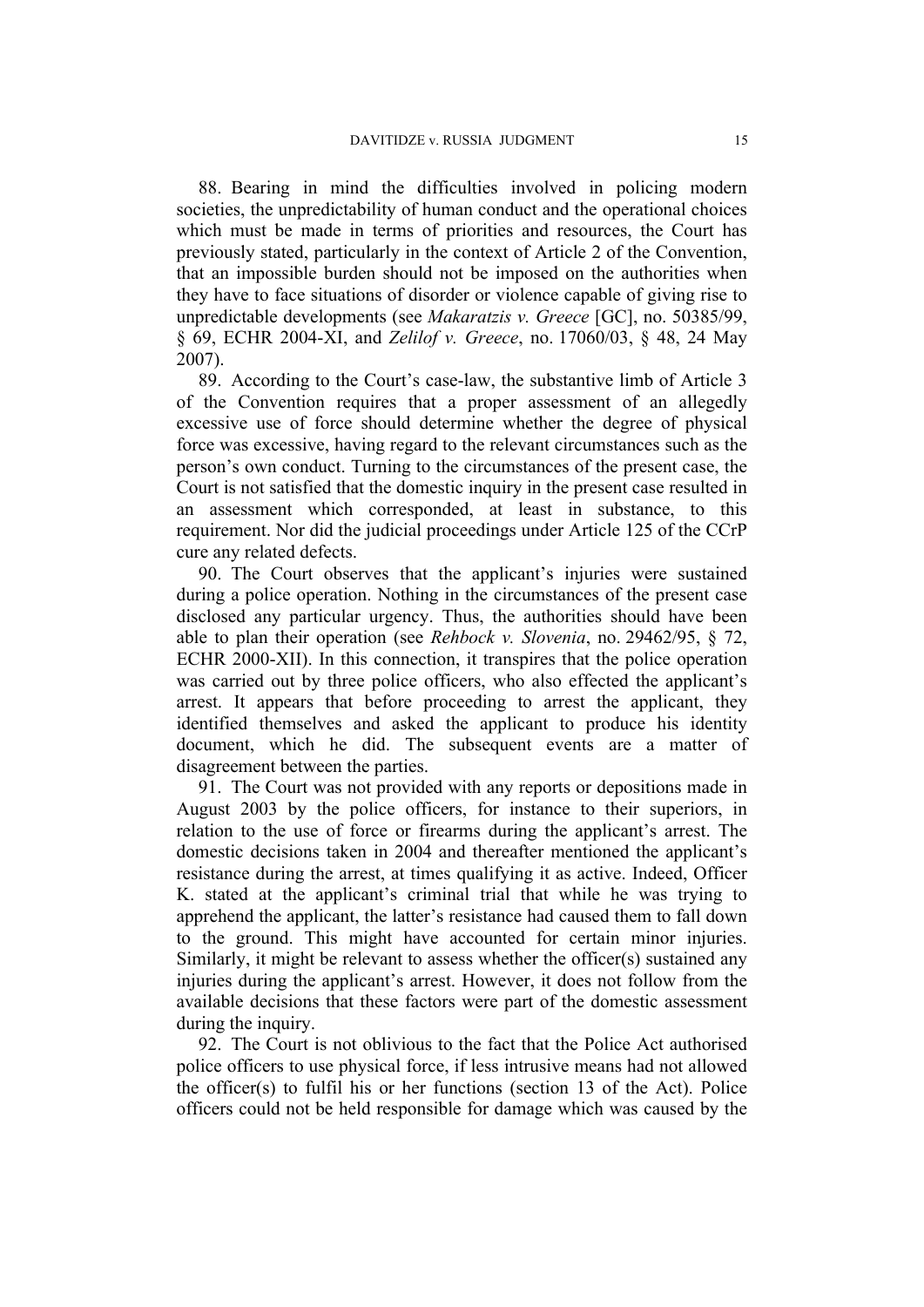use of physical force, if the damage was proportionate to the force applied to the person concerned (section 23 of the Act).

93. In fact, in the present case no fair attempt was made to ascertain exactly what such resistance had consisted of (an attempt to run away, use of coarse language, use of martial arts, or some other form of resistance) or to determine the exact scope of the officers' perception of the situation, their actual reaction to it and the proportionality of such reaction. In particular, the Court is not convinced that the injuries, in particular the fracture of the jaw, were caused during the applicant's and the officer's falling down to the ground following the use of a combat fighting or wrestling technique by this officer. No clear stance was taken by the inquiring authority as to whether any officer was in possession of a firearm and could have used it to inflict the facture of the jaw, as was consistently alleged by the applicant.

<span id="page-17-0"></span>94. Despite the applicant's specific allegation against one of the arresting officers, the national authorities provided no plausible explanation relating to the circumstances in which the applicant sustained the fracture of the jaw during the arrest.

95. In addition, the Court notes that, while the use of force against the applicant was an established fact, the available material does not disclose that the applicant was taken, without delay, before a medical professional or that he was provided with any immediate medical assistance in relation to his physical injuries, in particular as regards the fracture of the jaw (see *İlhan v. Turkey* [GC], no. 22277/93, § 87, ECHR 2000-VII, and *Barabanshchikov v. Russia*, no. 36220/02, § 46, 8 January 2009).

96. In view of the foregoing considerations, while accepting that the applicant showed some resistance during his arrest, the Court concludes that it has not been convincingly shown that the officers' recourse to physical force, which entailed relatively significant injuries, was not excessive. Such use of force had as a consequence injuries which caused serious suffering to the applicant, of a nature amounting to inhuman treatment (see *Rehbock*, cited above, § 77).

97. Therefore, the Court concludes that the circumstances of the present case disclose a breach of Article 3 of the Convention on account of the excessive use of force against the applicant.

#### **(b) Alleged lack of effective investigation in respect of the beatings**

#### *(i) General principles*

98. The Court reiterates that where an individual raises an arguable claim that he has been seriously ill-treated by agents of the State in breach of Article 3 there should be a thorough and effective investigation (see, among others, *Assenov and Others v. Bulgaria*, 28 October 1998, § 102, *Reports of Judgments and Decisions* 1998-VIII, and *Gäfgen v. Germany* [GC], no. 22978/05, § 117, 1 June 2010).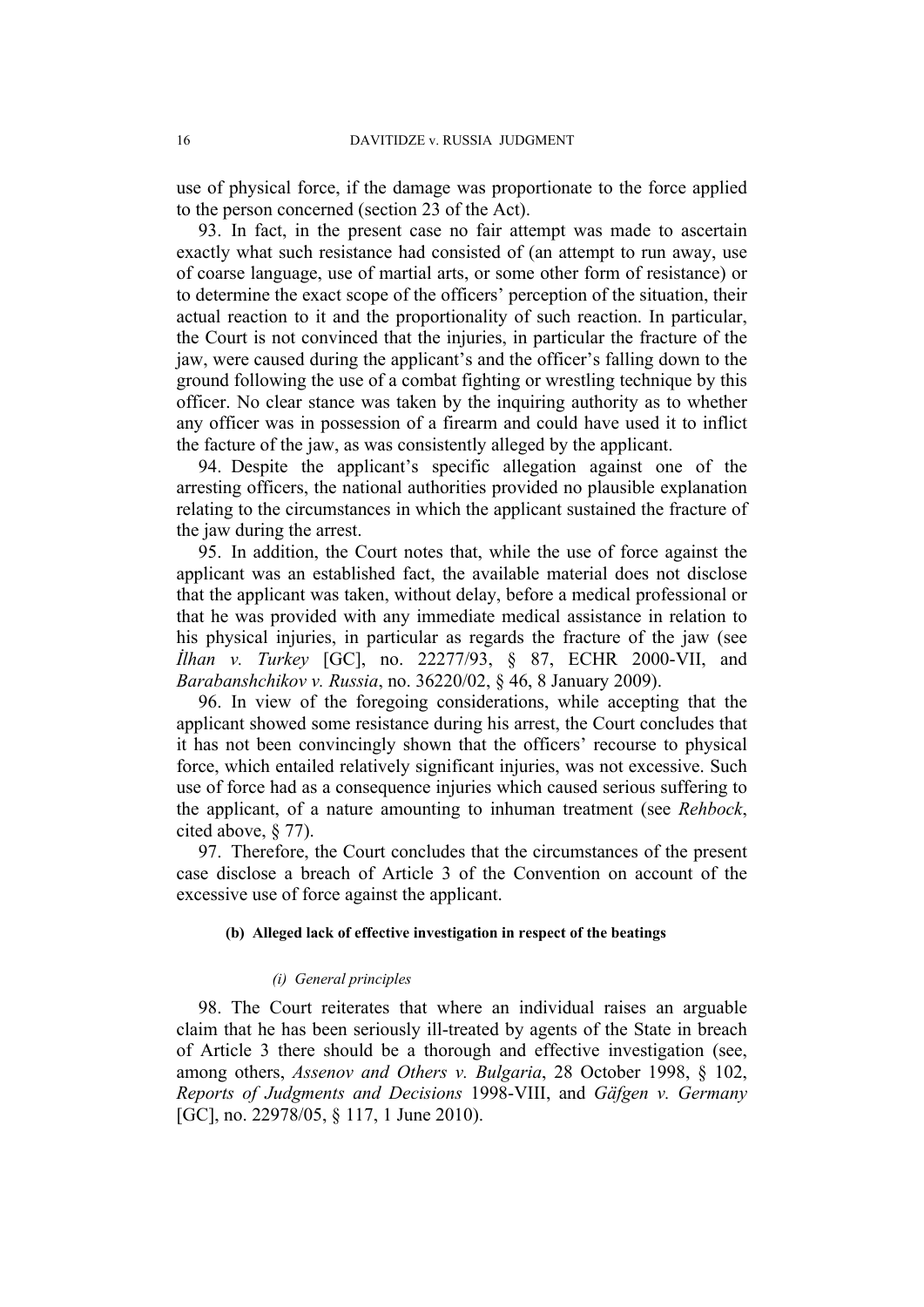99. While not every investigation should necessarily come to a conclusion which coincides with the claimant's account of events, any investigation should in principle be capable of leading to the establishment of the facts of the case and, if the allegations prove to be true, to the identification and punishment of those responsible (see *Mahmut Kaya v. Turkey*, no. 22535/93, § 124, ECHR 2000-III, and *Paul and Audrey Edwards v. the United Kingdom*, no. 46477/99, § 71, ECHR 2002-II).

100. The investigation into credible allegations of ill-treatment must be thorough. This means that the authorities must make a serious attempt to find out what happened and should not rely on hasty or ill-founded conclusions to close their investigation or as the basis for their decisions (see *Assenov and others*, cited above, § 103 et seq.). They must take all reasonable steps available to them to secure evidence concerning the incident, including eyewitness testimony and forensic evidence (see *Tanrıkulu v. Turkey* [GC], no. 23763/94, § 104 et seq., ECHR 1999-IV, and *Gül v. Turkey*, no. 22676/93, § 89, 14 December 2000). In addition, the Court has often assessed whether the authorities reacted promptly to the complaints at the relevant time, consideration being given to the date of commencement of investigations, delays in taking statements and the length of time taken to complete the investigation (see *Labita v. Italy* [GC], no. 26772/95, § 133 et seq., ECHR 2000-IV, and *Indelicato v. Italy*, no. 31143/96, § 37, 18 October 2001). Any deficiency in the investigation which undermines its ability to establish the cause of injuries or the identity of the persons responsible will risk falling foul of the applicable standard.

#### *(ii) Application of the principles to the present case*

<span id="page-18-0"></span>101. Turning to the present case, the Court reiterates that the applicant's injuries and his allegations against the police officers were sufficiently serious to reach the "minimum level of severity" required under Article 3 of the Convention. Furthermore, the applicant's allegations were "arguable" and thus required there to be an investigation by the national authorities.

102. It should first be ascertained when the relevant national authority, which should be independent of the suspected perpetrators and the agency they served, first became aware or ought to have become aware of the possibility that the applicant sustained injuries at the hands of police officers.

103. The Government in the present case has not specified when the authorities first became aware of the possible ill-treatment or excessive use of force. Nor was it suggested that any delay in the applicant's own raising such complaints affected, in any significant way, the effectiveness of the investigation.

104. The applicant alleged that in the first weeks after his arrest he had not had effective legal assistance; after his arrest he had been in a state of extreme stress; and, as a result of his psychological/psychiatric condition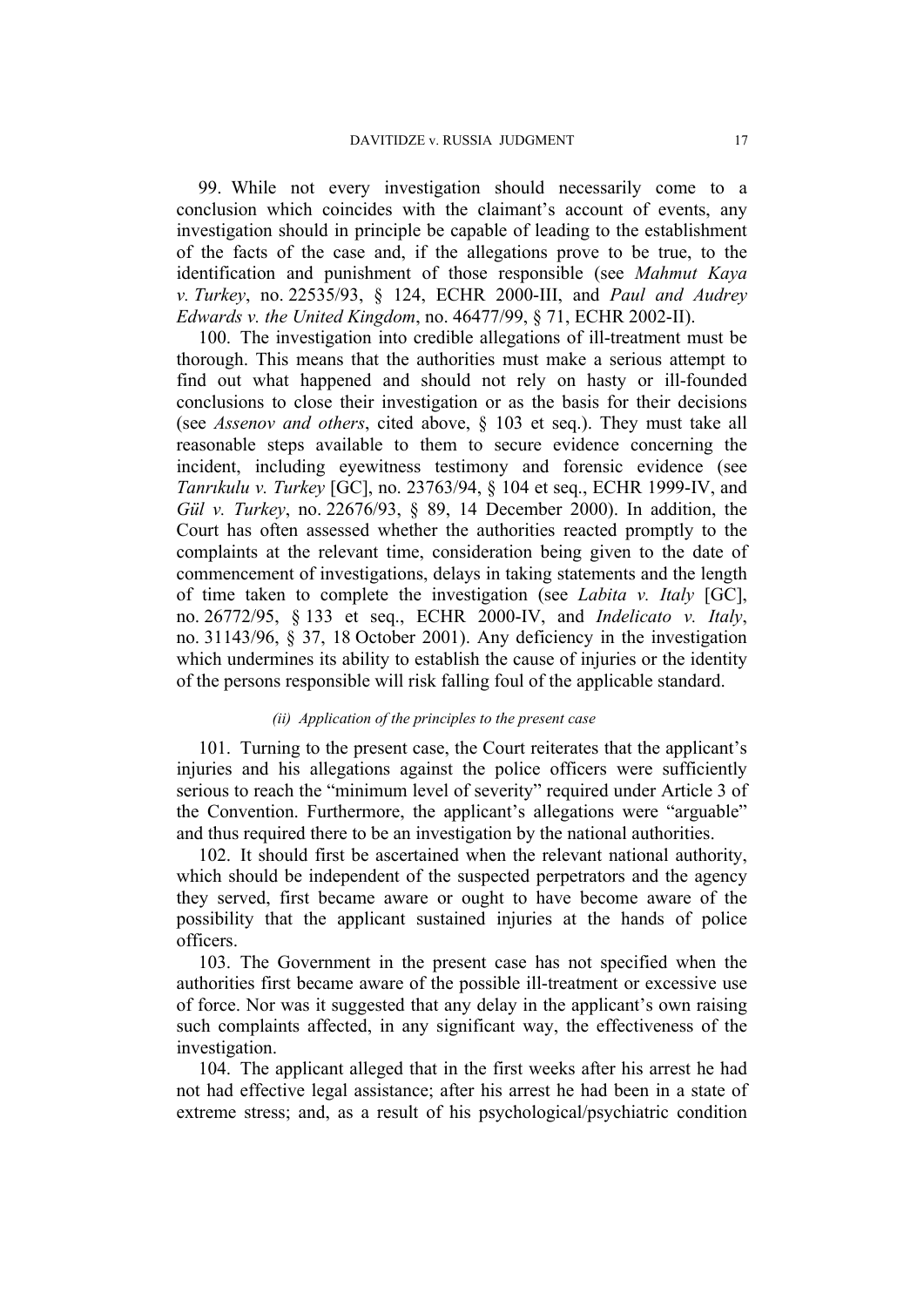and the physical pain he had been suffering at that time, he had not insisted on his complaint of ill-treatment being recorded in writing when he had been interviewed by an investigator of the Investigations Unit at Obruchevskiy police station in relation to the criminal charges against him (see paragraph [16](#page-5-1) above).

105. It does not transpire from the materials before the Court that the applicant, a lawyer or, for instance, the applicant's next of kin took any immediate action to inform the national authorities of the ill-treatment allegedly inflicted on the applicant on 20 and 21 August 2003 by the officers of the Obruchevskiy police station. The Court observes that the matters relating to the circumstances of the applicant's arrest were first raised at the beginning of the applicant's trial in November 2003. A separate formal complaint was lodged not earlier than in March or April 2004 by the applicant's wife.

106. In the Court's view, it would have been preferable that the matter be raised immediately before an impartial authority or public official independent of the suspected perpetrators and the agency they served (see *Ramsahai and Others v. the Netherlands* [GC], no. 52391/99, § 325, ECHR 2007-II, and *Oğur v. Turkey* [GC], no. 21594/93, §§ 91 and 92, ECHR 1999-III).

107. In this connection, the Court doubts that an official of the Investigations Unit at Obruchevskiy police station in charge of a criminal investigation in respect of the applicant would have been a national authority sufficiently independent of the police officers of the Obruchevskiy police station and the police station itself to deal with an ill-treatment complaint.

108. Be that as it may, on 24 August 2003, that is several days after the applicant's arrest, certain injuries were detected on the applicant's body (see paragraphs [37-](#page-7-0)[38](#page-8-2) above), thus providing the authorities with an opportunity to clarify the circumstances in which physical force had been used against the applicant. In the circumstances of the case, the Court is not prepared to draw adverse inferences from the delay in the applicant's raising the matter before the national authorities (see, for comparison, *Sokurenko v. Russia*, no. 33619/04, § 66, 10 January 2012, and *A.A. v. Russia*, no. 49097/08, § 88, 17 January 2012).

109. The Court accepts that even before March or April 2004 the national authorities ought to have been aware of the use of force against the applicant and the presence of certain injuries. It follows that an investigation should have been carried out. It was incumbent on the national authorities to respond to the applicant's claim, which was clearly credible, without undue delay and to provide a plausible explanation for the applicant's injuries.

110. Although the relevant proceedings at the national level spanned over four years, it should be accepted that some investigation was carried out during this period of time. Efforts were made to detect and correct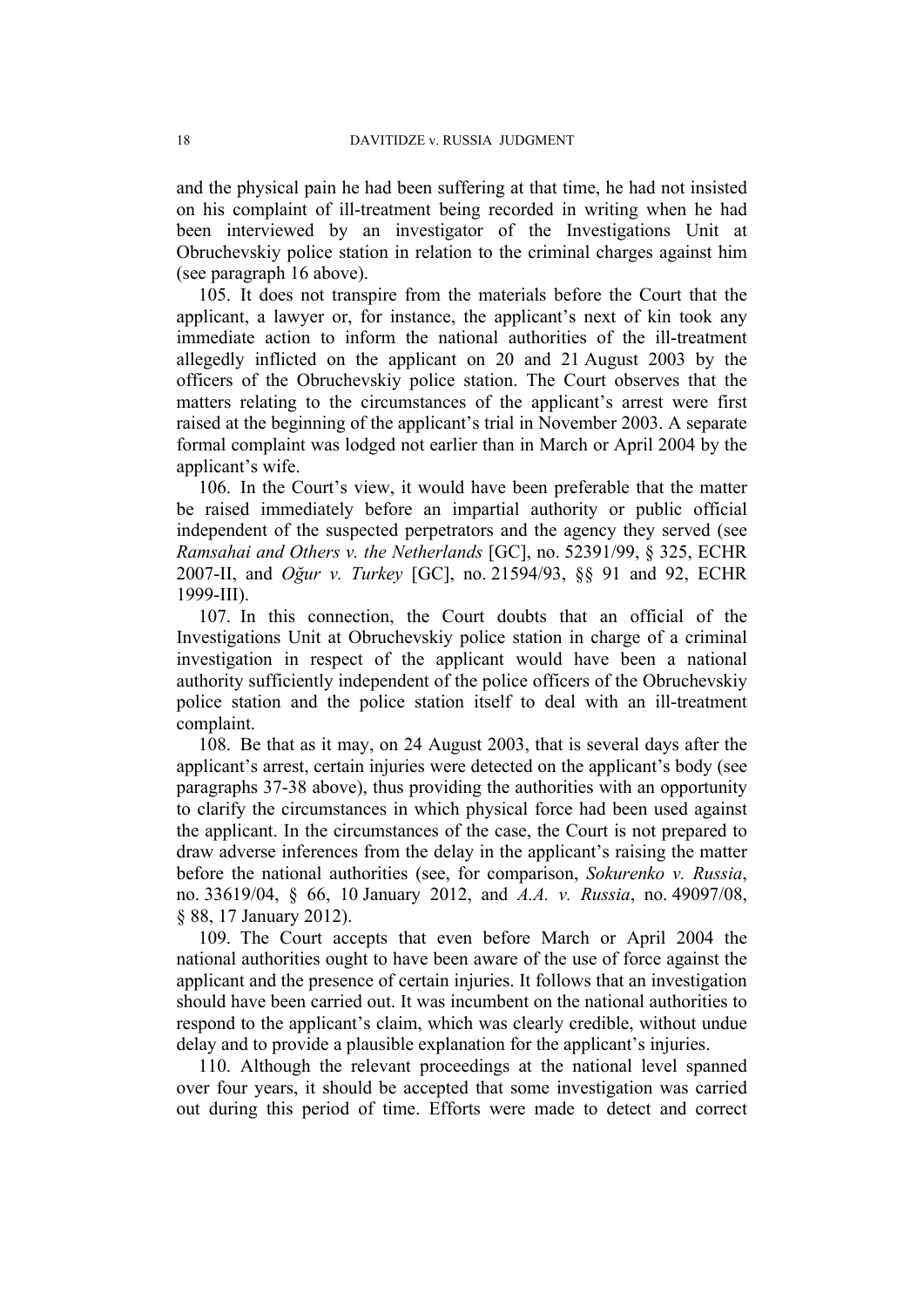certain shortcomings of the initial inquiry in the course of the additional inquiries.

111. The Court notes at this juncture that the initial inquiry and the prosecutors' refusal to prosecute the officers both related to Article 286 of the Criminal Code, which concerned the offence of abuse of power by a public official. In determining whether there has been a breach of Article 2 or 3, the responsibility of a State under the Convention, arising from the acts of its organs, agents and servants, is not to be confused with the domestic legal issues of individual criminal responsibility under examination in national proceedings (see *Golubeva v. Russia*, no. 1062/03, § 98, 17 December 2009, with further references). As confirmed in substance by the domestic court on judicial review (see paragraph [50](#page-9-2) above), the applicant's complaint related to possible ill-treatment and abusive use of physical force, rather than abuse of power. However, the Court does not have at its disposal enough material to conclude that the legal classification given to the applicant's complaint was such as to impinge upon the inquiring authority's ability to establish the relevant factual and legal elements in terms of Article 3 of the Convention, or adversely affect the effectiveness of the investigation, which is discussed below.

112. The first refusal to prosecute was issued in April 2004, some two weeks before the closure of the applicant's trial. This refusal was based on the officers' concordant statements, whereas, apparently, the applicant was not interviewed by the official in charge of the inquiry. This official preferred to rely on the trial record containing the applicant's testimony in relation to the circumstances of his arrest. Indeed, the Court observes that there was a relatively short lapse of time between the alleged ill-treatment and the submission of the applicant's criminal case for trial. The trial court heard the arresting officers as witnesses, who were warned that they could face criminal liability for false testimony or for a refusal to testify. As follows from the detailed transcripts of the trial hearings, the applicant and his lawyer were afforded the opportunity to examine these officers and cast doubt on the authenticity and credibility of their statements, at least in so far as they were relevant to the determination of the criminal charge against the applicant.

113. It remained incumbent on the authority in charge of the illtreatment inquiry to assess all relevant evidence. In this connection, it should be noted that no medical evidence was obtained or assessed during the initial inquiry. No assessment was made as to the correlation between the injuries sustained and the nature and intensity of the resistance to arrest on the part of the applicant. While declining jurisdiction to order an expert report, on judicial review in June 2004 the district court did not find it appropriate to declare the refusal to prosecute unlawful or lacking sufficient reasons. In July 2004 the appeal court upheld the lower court's findings. In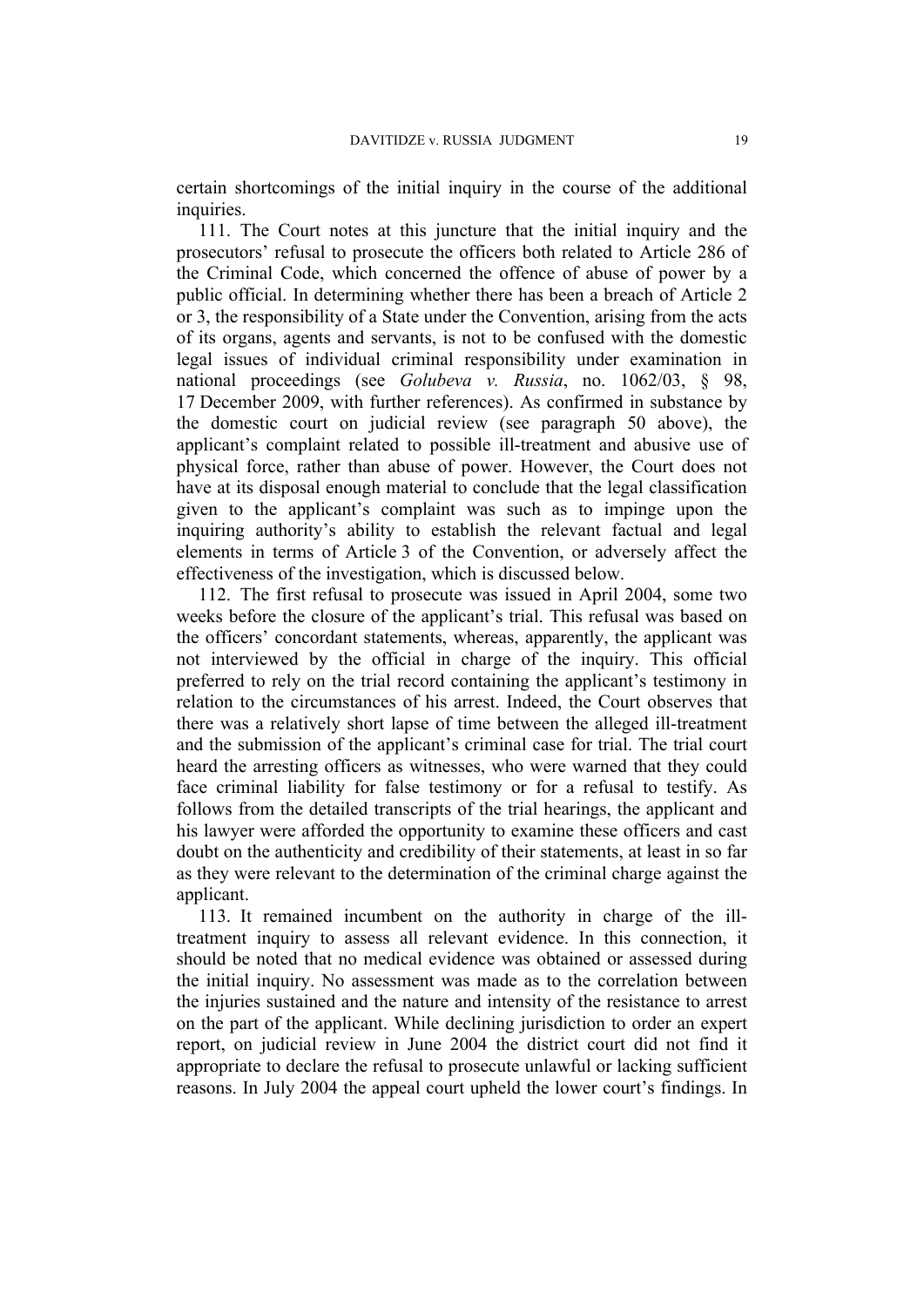view of the above, it is clear that no investigative measures were taken between April and September 2004, when the inquiry was resumed.

114. It should be noted that the resumption of the inquiry in September 2004 led to the interview of an attesting witness who had seen the applicant on the day of the arrest. The investigator who had interviewed the applicant in August 2003 was also interviewed but, for unspecified reasons, provided no statement in relation to the alleged ill-treatment. The above was taken into account when a new refusal to prosecute was issued. It remained the case that no medical evidence was collected and assessed.

115. The Court stresses that proper medical examinations are an essential safeguard against ill-treatment (see *Akkoç v. Turkey*, nos. 22947/93 and 22948/93, §§ 55 and 118, ECHR 2000-X, and numerous cases concerning Russia, for instance, *Maksimov v. Russia*, no. 43233/02, § 88, 18 March 2010). When a medical doctor writes a report after examining a person who has claimed to have been subjected to ill-treatment, it is important that the doctor states the degree of consistency with the account of the ill-treatment. A conclusion indicating the degree of support for the description of the alleged ill-treatment should be based on a discussion of possible different diagnoses (injuries not relating to ill-treatment, including self-inflicted injuries and diseases) (see *Barabanshchikov*, cited above,  $§$  59).

116. In fact, the inquiring authority only started to refer to medical evidence a year after the alleged ill-treatment had occurred. However, the experts could not draw any proper conclusions because of the insufficient quality or incompleteness of the existing medical documents (see paragraphs [37](#page-7-0), [52](#page-9-0) and [54](#page-9-1) above).

117. As stated above (see paragraphs [91-](#page-16-0)[94](#page-17-0) above), the domestic inquiry cannot be said to have followed, at least in substance, the approach required under Article 3 of the Convention for establishing whether the officers' recourse to force against the applicant was (or was not) excessive. While not every investigation should necessarily come to a conclusion which coincides with the claimant's account of events, the investigation should have been capable of leading to the establishment of the relevant facts of the case.

<span id="page-21-0"></span>118. Having regard to the above shortcomings and the slow pace of the inquiry, the Court concludes that the investigation in the present case did not comply with the requirements of Article 3 of the Convention.

# II. ALLEGED VIOLATION OF ARTICLE 3 OF THE CONVENTION ON ACCOUNT OF MEDICAL ASSISTANCE

119. The applicant also made a separate complaint under Article 3 of the Convention (quoted above) that he had not been provided with immediate medical aid following his arrest and that he had not received regular medical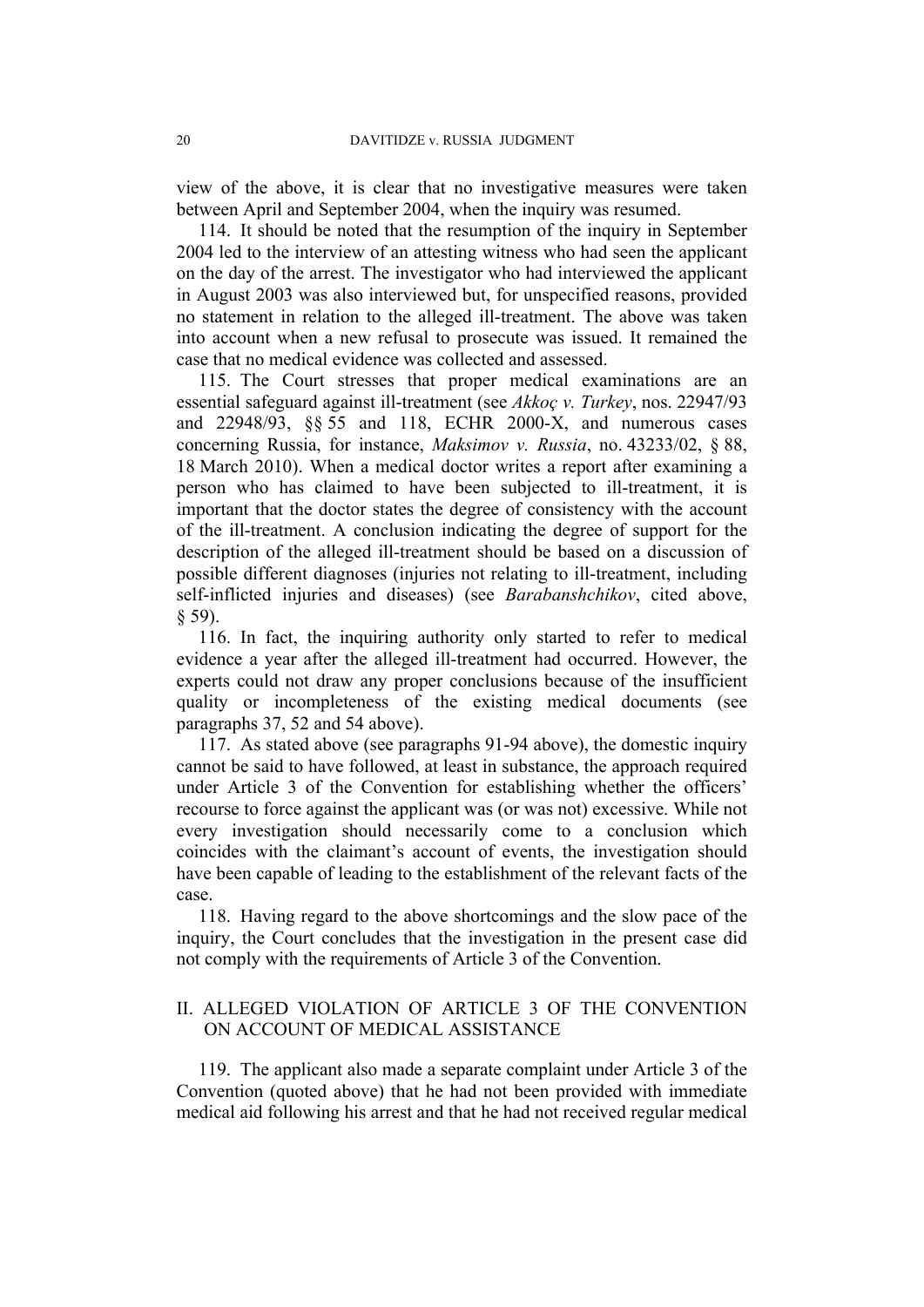care for his psychiatric condition during his pre-trial detention between August and November 2003.

## **A. The parties' submissions**

#### *1. The Government*

120. The Government argued that by virtue of the six-month rule under Article 35 § 1 of the Convention, the applicant could only complain about matters relating to medical issues which had occurred within the six months before the date of his application before the Court. As his medical complaint related to specific omissions in 2003, he had not complied with the sixmonth rule. In any event, the applicant had applied to the Court with such complaints before the completion of the supervisory review procedure in his criminal case.

121. As to the substance of the complaints, the Government submitted that after the arrest the applicant had been interviewed in the presence of a lawyer and had made no complaints about his health. The police had taken all necessary measures to safeguard his health by arranging for him to have a medical examination in a hospital. The Government considered that the applicant had been provided with medical assistance after his arrest.

122. The Government also submitted that during his first interview with the investigator the applicant had not referred to having a mental illness. Nor had he informed the medical staff of the hospital or the medical unit of the remand centre. He could have submitted medical documents predating his detention and could have asked for inpatient treatment in the medical unit of the remand centre. In any event, he had not required any particular type of treatment.

# *2. The applicant*

123. The applicant submitted that his complaint was not belated since he had raised it before the Court within six months after the appeal decision in his criminal case when he realised that his further attempts to obtain redress at the domestic level were likely to fail. As to the merits, he maintained his complaint arguing that he had not received any emergency medical assistance for his injuries sustained during the arrest. He also alleged that no medication or treatment had been given to him in the remand centre on account of his psychiatric condition.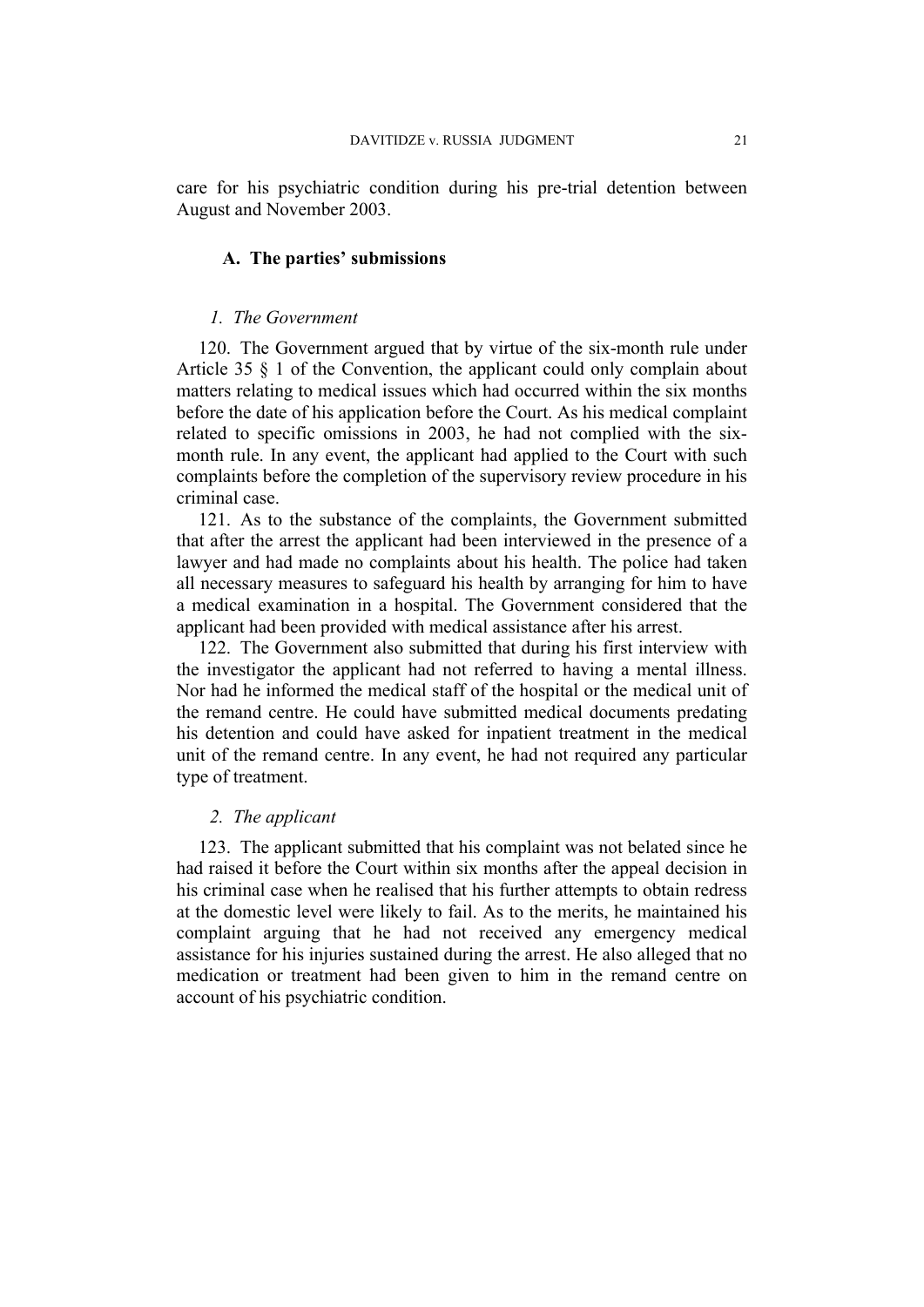## **A. The Court's assessment**

#### *Admissibility*

124. The Court reiterates that the primary purpose of the six-month rule under Article 35 § 1 of the Convention is to maintain legal certainty by ensuring that cases raising issues under the Convention are examined within a reasonable time, and to prevent the authorities and other persons concerned from being kept in a state of uncertainty for a long period of time. It also affords the prospective applicant time to consider whether to lodge an application and, if so, to decide on the specific complaints and arguments to be raised and facilitates the establishment of facts in a case, since with the passage of time, any fair examination of the issues raised is rendered problematic (see *Sabri Güneş v. Turkey* [GC], no. 27396/06, § 39, 29 June 2012).

125. As a rule, the six-month period runs from the final decision in the process of exhaustion of domestic remedies (see, among others, *Norkin v. Russia* (dec.), no. 21056/11, § 15, 5 February 2013). Where it was clear from the outset however that no effective remedy was available to the applicant, the period runs from the date of the acts or measures complained of, or from the date of the knowledge of that act or its effect on or prejudice to the applicant (see *Ananyev and Others v. Russia*, nos. 42525/07 and 60800/08, § 72, 10 January 2012, with further references). Article 35 § 1 cannot be interpreted however in a manner which would require an applicant to seize the Court of his complaint before his position in connection with the matter has been finally settled at the domestic level. Where, therefore, an applicant avails himself of an apparently existing remedy and only subsequently becomes aware of circumstances which render the remedy ineffective, the Court considers that it may be appropriate for the purposes of Article 35  $\S$  1 to take the start of the six month period from the date when the applicant first became or ought to have become aware of those circumstances (see *Norkin*, cited above, § 15).

126. In cases where the relevant facts constitute a continuing situation and where there is no relevant final decision at the domestic level, the sixmonth period runs from the cessation of that situation (see *Ananyev and Others*, cited above, § 72).

127. The Court observes that the applicant's complaint, which was first raised before the Court in February 2005, is twofold: (i) the authorities' delay, between 20 and 24 August 2003, in providing him with medical aid in relation to the injuries sustained during the arrest, and (ii) the absence of regular medical care in relation to a psychiatric condition during his subsequent detention until in November 2003.

128. It has not been argued, and the Court does not consider, that the issue of first medical aid was raised, at least in substance, between 2004 and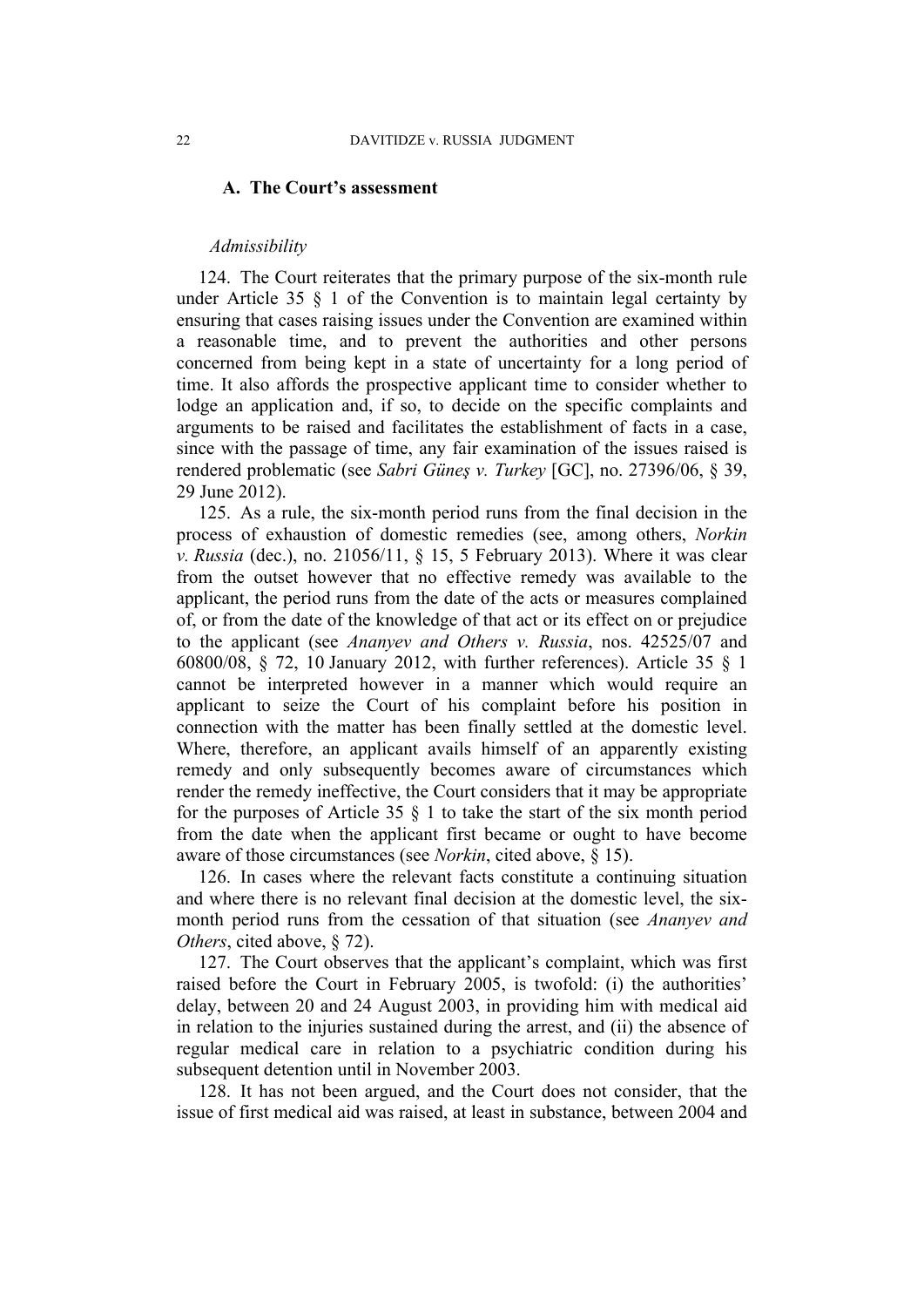2008 in the proceedings mentioned in paragraphs [41](#page-8-3)[-63](#page-10-0) above (see also the Court's findings in paragraphs [101-](#page-18-0)[118](#page-21-0) above). Nor does the Court agree with the applicant that the six-month period should be calculated with reference to the appeal decision dated 14 August 2004 in the applicant's criminal case. The issue of medical care was not subject to any substantive assessment in those proceedings, which, in any event, were unlikely to offer any relevant redress (see, by way of comparison, *Romanova v. Russia*, no. 23215/02, §§ 170-74, 11 October 2011). It has not been suggested that another "final decision" should be taken into consideration for the purpose of the six-month rule under Article 35 § 1 of the Convention. The Court reiterates in this connection that it is incumbent, in the first place, on the applicant to substantiate that he has complied with the six-month requirement.

129. In the Court's view, the same considerations are valid for the applicant's second complaint relating to medical care during his subsequent detention until in November 2003.

130. Thus, even assuming, in the applicant's favour, that he has complied with the exhaustion requirement in respect of both complaints and that they are properly substantiated, the Court considers that they were raised belatedly before it.

131. It follows that this part of the application has been introduced out of time and must be rejected in accordance with Article 35 §§ 1 and 4 of the **Convention** 

# III. ALLEGED VIOLATIONS OF ARTICLE 6 OF THE CONVENTION

132. The applicant complained under Article 6 of the Convention that he had been unfairly convicted of drug offences. He also alleged that these offences had been committed as a result of police entrapment.

133. Article 6 of the Convention reads, in its relevant parts, as follows:

"In the determination of ... any criminal charge against him, everyone is entitled to a fair ... hearing ... by [a] ... tribunal ..."

# **A. The parties' submissions**

# *1. The applicant*

134. With reference to his own version of events (see paragraphs [12-](#page-4-1)[14](#page-4-2) above), the applicant argued that before the test purchase he had not known S. and there had been no prior negotiation or arrangement between them as to the amount of drugs to be supplied and the price to be paid. The authorities had not had any reason to suspect that the applicant: (i) had been planning to commit a criminal offence or had committed one, as required by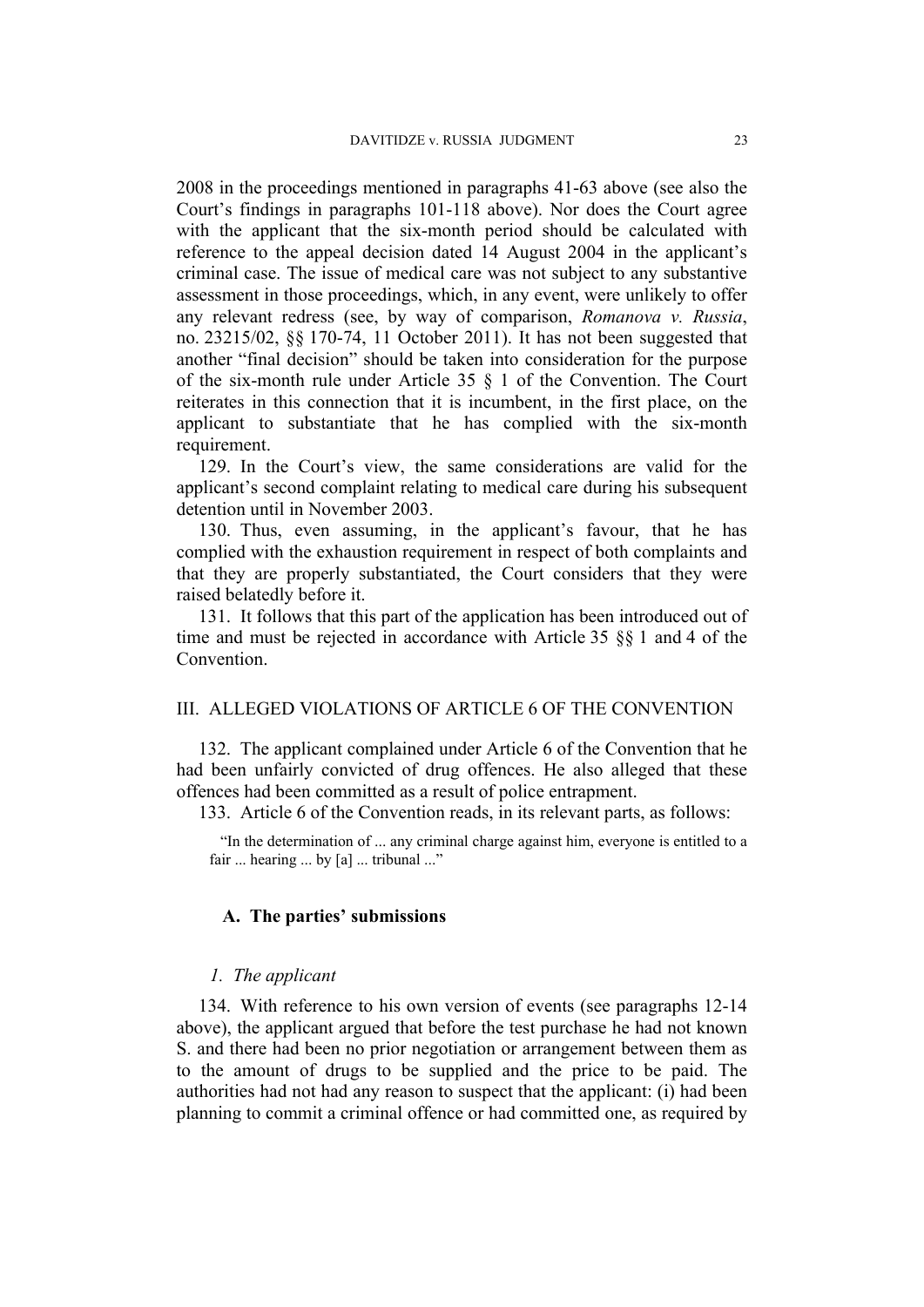the Operational-Search Activities Act ("OSAA") for ordering a test purchase; or (ii) had been involved in any previous, ongoing or envisaged, criminal activity in relation to drug trafficking. The applicant had been entrapped by State agents and S., who had been acting under their instruction and supervision, into committing the criminal offence. The factual basis for the test purchase had been clearly insufficient and its purpose had been to create a criminal offence. The purchase had not been properly authorised in conformity with the OSAA. There had been no prior authorisation or subsequent supervision by a judicial authority. Without effective legal assistance at the pre-trial stage of the case, he had only been able to raise complaints in this connection during the trial. However, during the trial he had not had any useful means of raising entrapment arguments, as a statutory prohibition of "incitement to a criminal offence" had only been introduced in 2007. Before the police officers had "allegedly seized" the remaining parcel of drugs from the applicant, they had beaten him up in the police station.

135. The applicant also alleged that unspecified pieces of evidence had been communicated to the trial judge without the defence's knowledge; that he had not been informed of his right to counsel upon his arrest; and that he had not been provided with sufficient opportunity to call additional witnesses.

## *2. The Government*

136. Relying on the findings made by the trial court in the applicant's case, the Government argued that the authorities had not entrapped the applicant into committing any criminal offences. The decision to carry out a test purchase of drugs had been taken by a competent authority, the chief officer of the department of the Interior. This decision had been based on the information given by S., who had named the applicant as a drug seller. The foregoing had given rise to a reasonable suspicion against the applicant. The authorities had furnished a sum of money to S. and had supervised the test purchase. It had been aimed at verifying the information supplied by S., establishing the identities of persons involved in drug trafficking and putting an end to/preventing a criminal offence. Domestic legislation contained a number of guarantees for preventing abusive recourse to such an investigative technique.

137. The applicant's allegations of police entrapment had been subject to review by the prosecutor's office and the courts, amongst other occasions, when the applicant had challenged his arrest and the seizure of drugs from him. The trial court had granted the defence's requests to call a number of people as witnesses.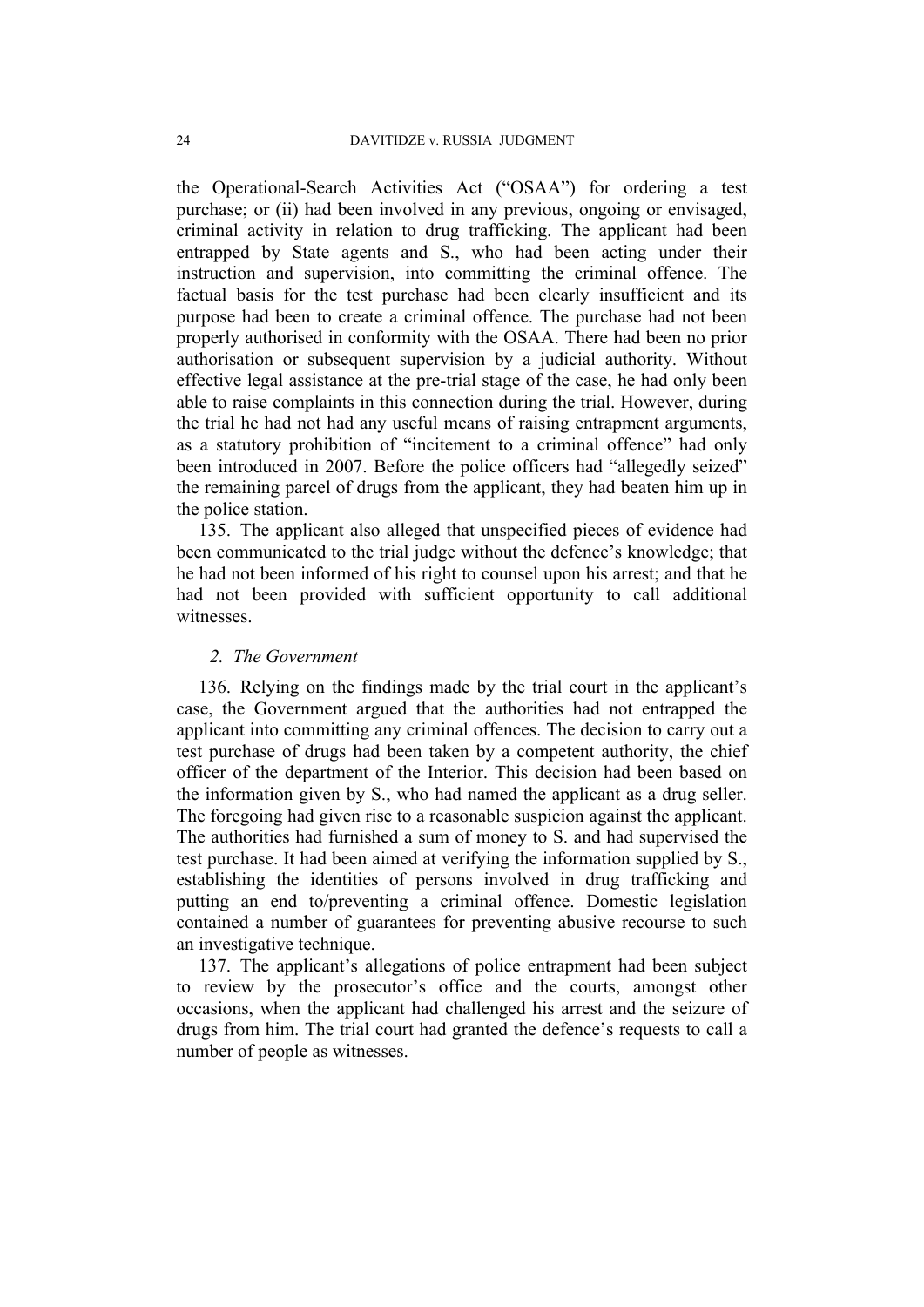#### **A. The Court's assessment**

138. The Court will examine the applicant's general arguments relating to the alleged unfairness of the criminal proceedings against him, before turning to the specific issue of police entrapment, which is at the heart of the present complaint (see, for a similar approach, *Trifontsov v. Russia* (dec.), no. 12025/02, 9 October 2012).

#### *1. Fairness: general issues*

139. First of all, the Court reiterates that it is not its function to deal with errors of fact or of law allegedly committed by a national court unless and in so far as they may have infringed rights and freedoms protected by the Convention. While Article 6 guarantees the right to a fair hearing, it does not lay down any rules on the admissibility of evidence as such, which is primarily a matter for regulation under national law (see *Jalloh v. Germany* [GC], no. 54810/00, § 94, ECHR 2006-IX). The question which must be answered is whether the proceedings as a whole were fair. In so far as Article 6 of the Convention is concerned, it is not the Court's task to act as an appeal court of "fourth instance" by calling into question the outcome of the domestic proceedings.

140. Having examined the available material, the Court considers that the applicant's conviction was not based on any evidence obtained under duress or in breach of his right to legal assistance. It should also be noted that the applicant had ample opportunity to contest the admissibility and reliability of evidence before courts at two levels of jurisdiction, and that his arguments in this respect were properly addressed by the court of appeal. It does not appear that any undisclosed information played any role in the domestic decision-making process or judicial assessment. Even if the "test purchase" that led to the applicant's arrest and conviction was affected by some procedural defects from the standpoint of domestic law, nothing suggests that they were of such an extent and character as to make the applicant's conviction unfair within the meaning of Article 6 § 1 of the Convention (see *Trifontsov v. Russia* (dec.), cited above). The domestic courts are, in principle, better placed to judge the reliability of witnesses and the accuracy of investigation reports, as well as their formal compliance with domestic law. In these circumstances, the Court sees no reason to challenge the domestic courts' decision to admit in evidence material obtained as a result of the test purchase of drugs.

141. It follows that this part of the application is manifestly ill-founded and must be rejected in accordance with Article 35 §§ 3 (a) and 4 of the Convention.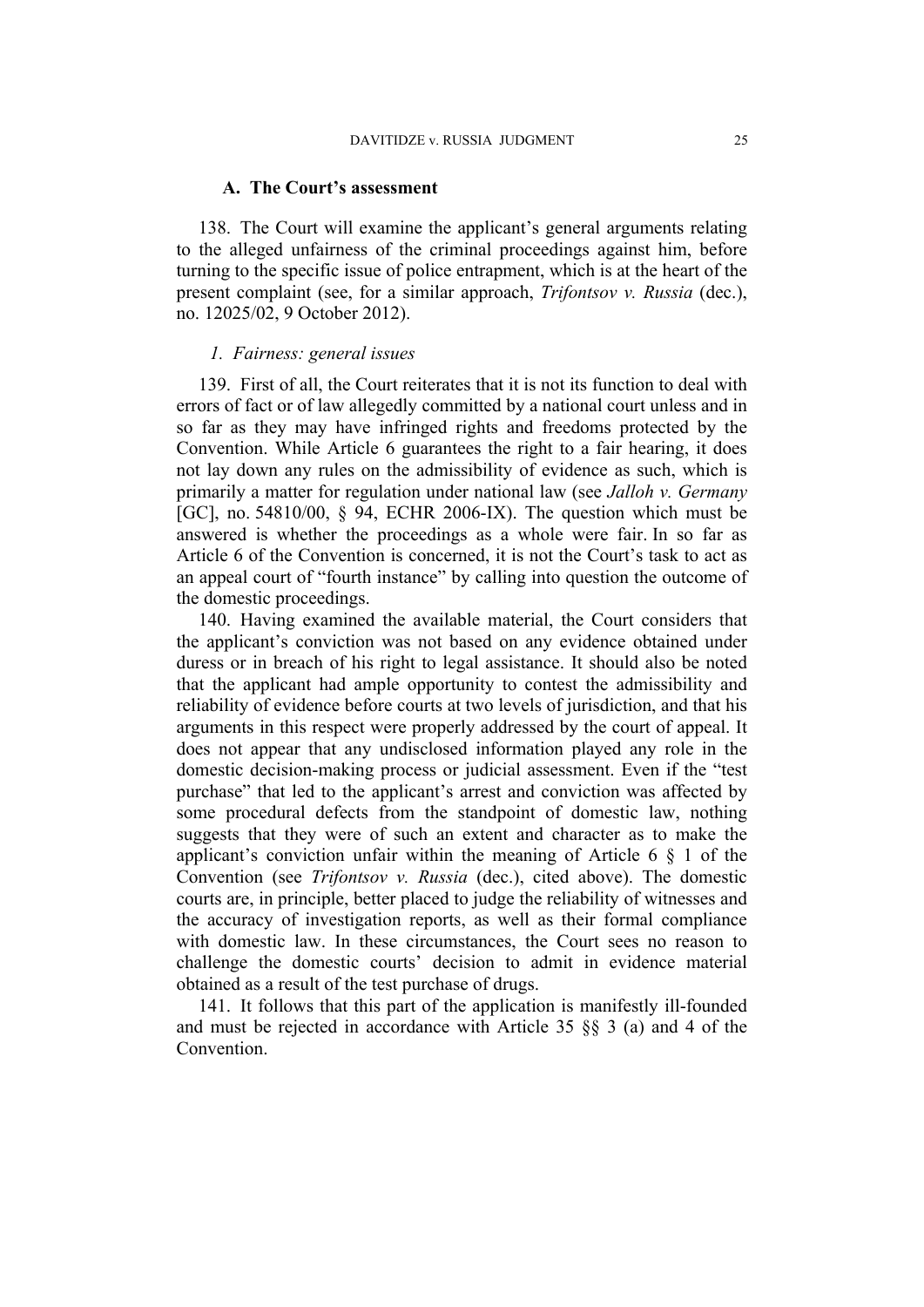#### *2. Police entrapment*

142. The main thrust of the applicant's arguments before the Court related to the alleged police entrapment, which he submitted had resulted in him committing a criminal offence. The applicant argued that the test purchase in his case had been ordered unlawfully, in the absence of prior information about any criminal activity on his part, and that the authorities had carried out the investigation in a manner that was not "essentially passive". He also referred to the lack of a regulatory framework providing for safeguards in the conduct of covert operations, and argued that the domestic court's reasons for dismissing his plea of entrapment were unconvincing.

143. The applicant did not sufficiently specify whether and how his above arguments related to the charges of procurement and possession of drugs. In any event, it is notable that in 2009 the City Court set aside his conviction in respect of these charges. In these circumstances, the Court finds that the scope of the complaint before it is limited to the supply of drugs by the applicant to S. during the test purchase.

144. While the Court accepts the use of undercover agents as a legitimate investigative technique for combating serious crimes, it requires the provision of adequate safeguards against abuse, as the public interest cannot justify the use of evidence obtained as a result of what can be classified as police entrapment (see *Teixeira de Castro v. Portugal*, 9 June 1998, §§ 34-36, *Reports* 1998-IV).

145. In cases where the main evidence originates from a covert operation, the authorities must be able to demonstrate that they had good reasons for mounting the covert operation and for targeting a particular person. In particular, they should be in possession of concrete and objective evidence showing that the applicant had taken initial steps to commit the acts constituting the offence for which he was subsequently prosecuted (see *Sequeira v. Portugal* (dec.), no. 73557/01, ECHR 2003-VI; *Eurofinacom v. France* (dec.), no. 58753/00, ECHR 2004-VII; *Shannon v. the United Kingdom* (dec.), no. 67537/01, ECHR 2004-IV; *Ramanauskas v. Lithuania* [GC], no. 74420/01, §§ 63 and 64, ECHR 2008; and *Malininas v. Lithuania*, no. 10071/04, § 36, 1 July 2008).

146. In several cases against Russia, the Court has found that applicable domestic law did not provide for sufficient safeguards in relation to test purchases of drugs, and has stated the need for their judicial or other independent authorisation and supervision (see *Vanyan v. Russia*, no. 53203/99, §§ 46-49, 15 December 2005; *Khudobin v. Russia*, no. 59696/00, § 135, ECHR 2006-XII (extracts); and *Bannikova v. Russia*, no. 18757/06, §§ 48-50, 4 November 2010). Furthermore, the Court has emphasised the role of domestic courts in dealing with criminal cases where the accused alleges that he was lured into committing an offence. Any arguable plea of entrapment places the courts under an obligation to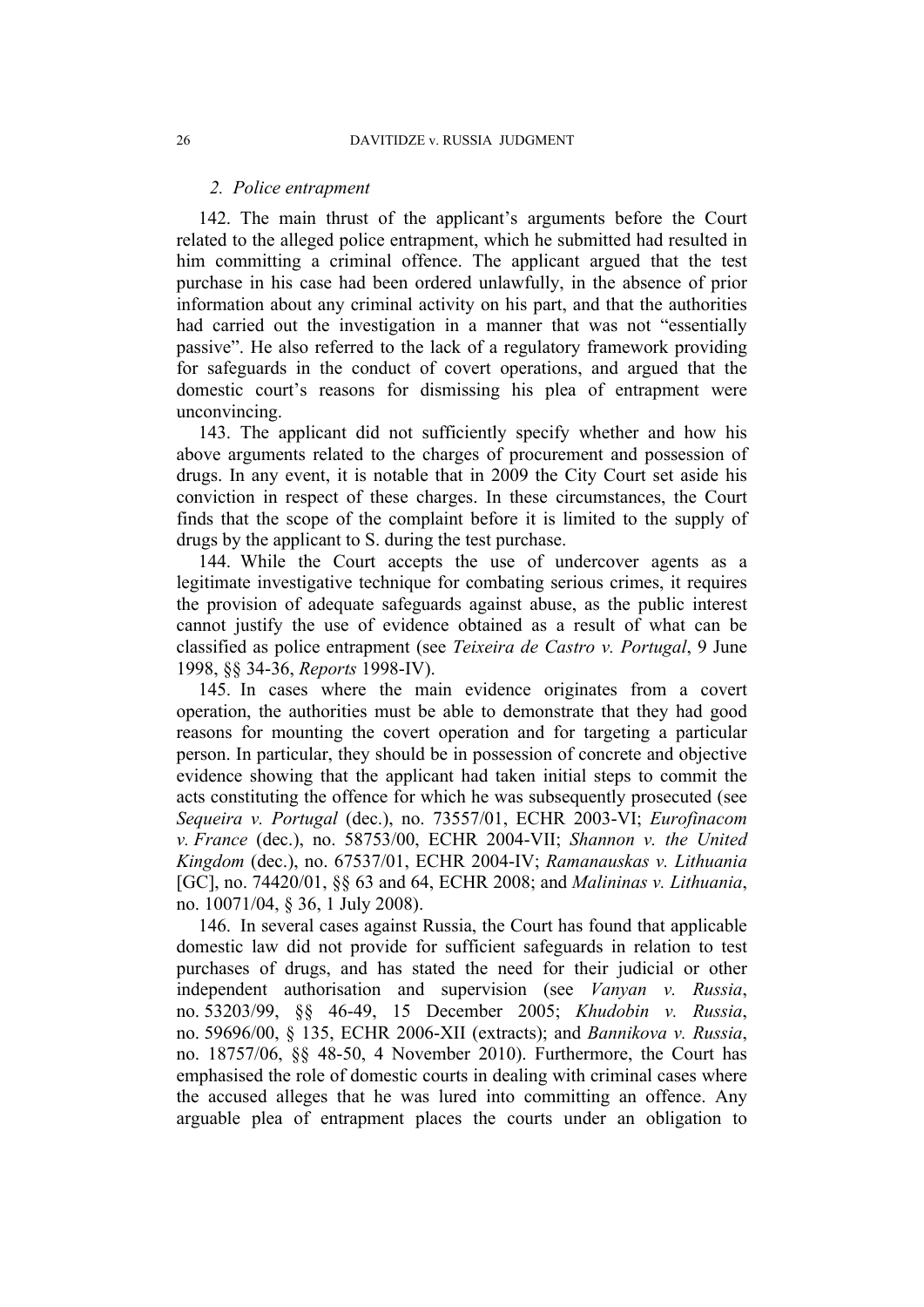examine it and make conclusive findings on the issue of entrapment, with the burden of proof on the prosecution to demonstrate that there was no entrapment (see *Ramanauskas*, cited above, §§ 70-71).

147. That being said, the Court is not persuaded that the situation under examination falls within the category of "entrapment cases", even *prima facie*. Consequently, the defects in Russian law and practice identified by the Court in some previous cases are irrelevant in the case at hand.

148. The Court notes at the outset some differences in the applicant's versions of events at the domestic level, and between his domestic versions and his arguments before this Court. The applicant argued before the trial court that on 20 August 2003 he had agreed to supply two anti-anxiety pills to T. In fact, even in his observations before the Court the applicant both submitted that the police "had allegedly seized" a parcel containing heroin from him after his arrest and that they had "planted" drugs on him. Therefore, should the applicant be understood as contesting the factual assertion that he had been in possession of heroin parcels on 20 August 2003 and had handed one of them over to S., his arguments relating to police entrapment to commit a criminal offence appear to be devoid of substance.

149. In any event, it is notable that, as established by the national court, the applicant was able to supply over 6 grams of heroin, a non-negligible quantity, on the spot immediately after having been asked by S. T. stated in the domestic proceedings that the applicant normally had drugs on him for sale. There is no indication that the applicant was subjected to any pressure to commit the offence. It does not appear that he was contacted in advance with an offer to buy heroin from him.

150. The Court also observes that the test purchase was ordered following a voluntary contribution of information by a private source who subsequently acted in the test purchase as a buyer. This person reported the criminal activity of a person who (with reference to his first name and ethnic origin) could have been the applicant. The applicant contested that explanation and claimed that S. had been working as an informant for the police, and that he had previously participated in other test purchases. This argument was examined and dismissed by the national courts. The Court observes that it does not follow from the documentary evidence before it that S. was involved in unrelated test purchases carried out by the police. Thus, it has not been convincingly demonstrated that S. was engaged in any long-term cooperation with the investigating authorities.

151. The Court finds that the police's role in the matter was not abusive, given their obligation to verify complaints alleging the commission of offences, including serious crimes of drug trafficking which, because of their secretive nature, are sometimes not readily detectable by ordinary means. The Court considers that it has not been substantiated that there was any police entrapment in the present case.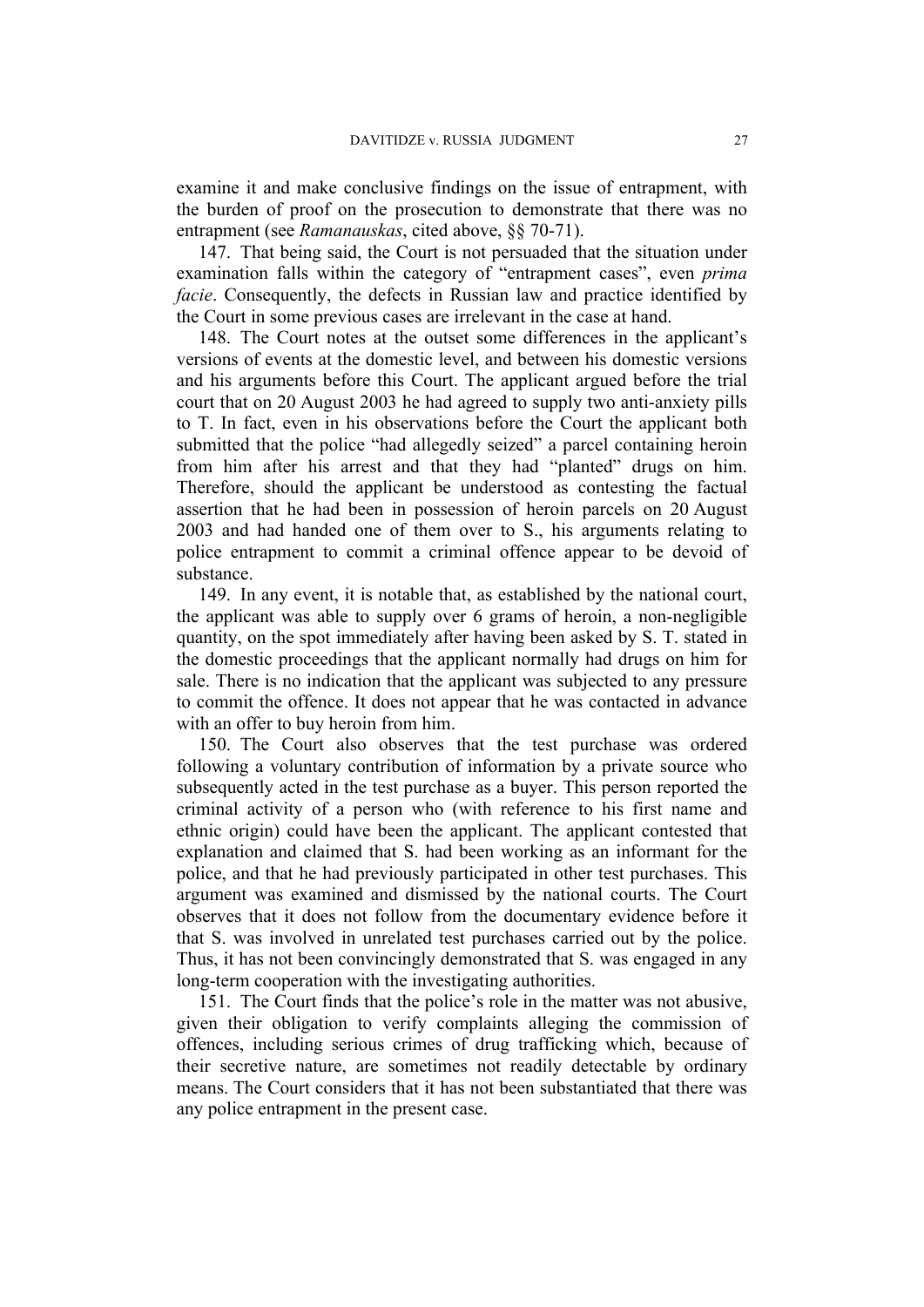152. It follows that this part of the application is also manifestly illfounded and must be rejected in accordance with Article 35 §§ 3 (a) and 4 of the Convention.

# IV. OTHER ALLEGED VIOLATIONS OF THE CONVENTION

153. Lastly, the applicant complained under Articles 5 and 6 of the Convention in relation to his arrest, the initial period of his detention and the length of the criminal proceedings.

154. The Court has examined these complaints as submitted by the applicant. However, in the light of all the material in its possession, and in so far as the matters complained of are within its competence, it finds that they do not disclose any appearance of a violation of the rights and freedoms set out in the Convention or its Protocols. It follows that this part of the application is also manifestly ill-founded and must be rejected in accordance with Article 35 §§ 3 (a) and 4 of the Convention.

# V. APPLICATION OF ARTICLE 41 OF THE CONVENTION

#### 155. Article 41 of the Convention provides:

"If the Court finds that there has been a violation of the Convention or the Protocols thereto, and if the internal law of the High Contracting Party concerned allows only partial reparation to be made, the Court shall, if necessary, afford just satisfaction to the injured party."

# **A. Damage**

156. The applicant claimed 26,452 euros (EUR) in respect of pecuniary damage and EUR 20,000 in respect of non-pecuniary damage.

157. The Government submitted that the pecuniary claim was unrelated to the alleged violations and that both claims were unsubstantiated.

158. The Court does not discern any causal link between the violations found and the pecuniary damage alleged; it therefore rejects this claim. On the other hand, the Court notes that it has found violations under Article 3 of the Convention on account of the excessive use of force against the applicant and the authorities' failure to carry out an effective investigation. In these circumstances, the Court considers that the pain and frustration caused to the applicant cannot be compensated for by the mere finding of a violation. Having regard to the nature of the violations found and making its assessment on an equitable basis, the Court awards the applicant EUR 7,500 in respect of non-pecuniary damage, plus any tax that may be chargeable on this amount.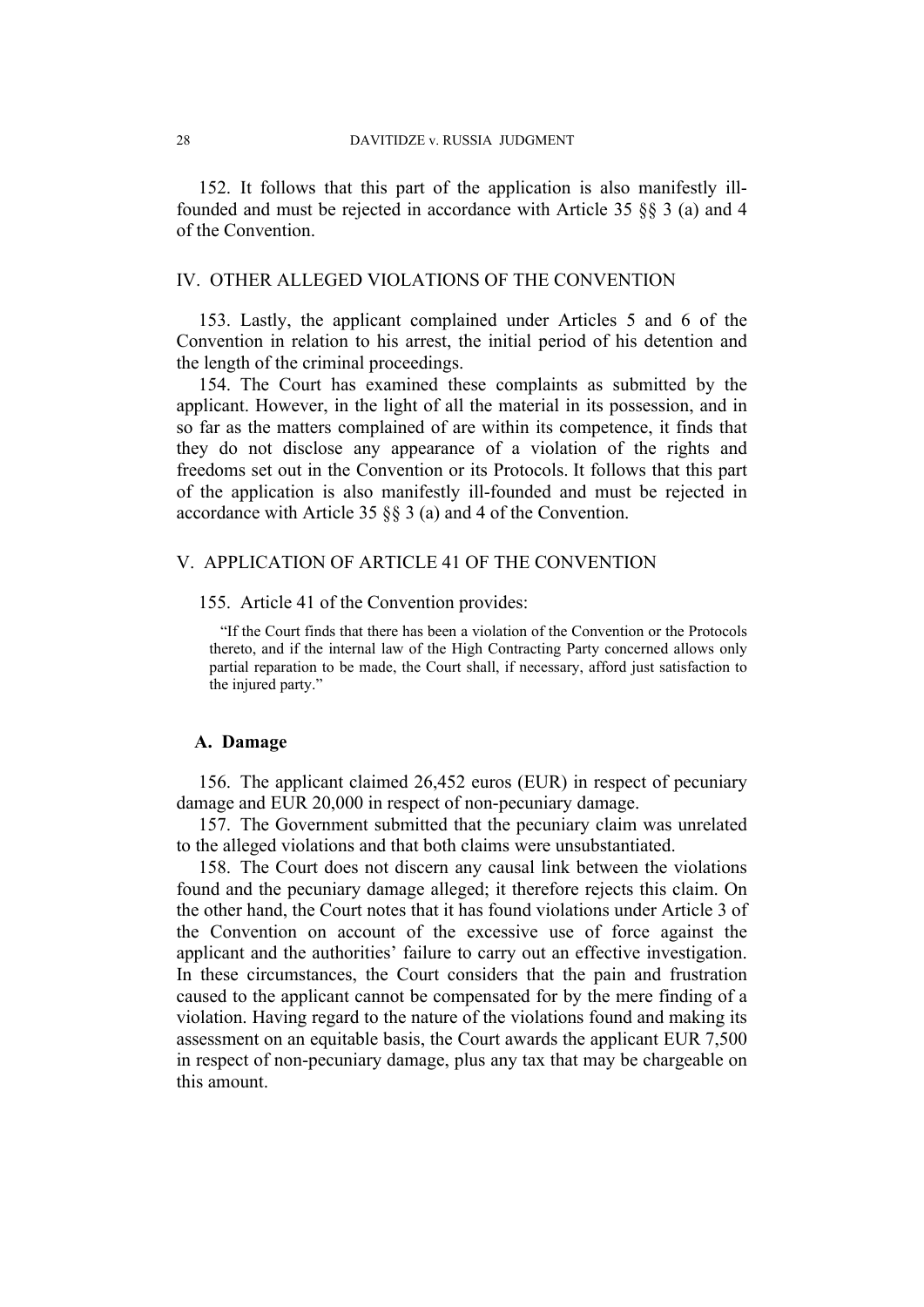## **B. Costs and expenses**

159. The applicant also claimed EUR 3,566 and EUR 4,200 for legal fees in the domestic criminal proceedings against him and before the Court respectively; and EUR 1,476 for postal, translation and sundry expenses.

160. The Government contested the claims.

161. According to the Court's case-law, an applicant is entitled to the reimbursement of costs and expenses only in so far as it has been shown that these have been actually and necessarily incurred and are reasonable as to quantum. Regard being had to the above criteria, the documents in its possession and in so far as only a part of the costs and expenses relates to the violations found under Article 3 of the Convention, the Court considers it reasonable to award the applicant EUR 2,130, plus any tax that may be changeable to the applicant, covering costs under all relevant heads.

#### **C. Default interest**

162. The Court considers it appropriate that the default interest rate should be based on the marginal lending rate of the European Central Bank, to which should be added three percentage points.

# FOR THESE REASONS, THE COURT UNANIMOUSLY

- 1. *Declares* the complaint concerning the use of force against the applicant and the ineffective investigation admissible and the remainder of the application inadmissible;
- 2. *Holds* that there has been a violation of Article 3 of the Convention under its substantive aspect;
- 3. *Holds* that there has been a violation of Article 3 of the Convention under its procedural aspect;
- 4. *Holds*

(a) that the respondent State is to pay the applicant, within three months from the date on which the judgment becomes final in accordance with Article 44 § 2 of the Convention, EUR 7,500 (seven thousand five hundred euros), plus any tax that may be chargeable, in respect of nonpecuniary damage, to be converted into the currency of the respondent State at the rate applicable at the date of settlement;

(b) that the respondent State is to pay the applicant, within the same period of time, EUR 2,130 (two thousand one hundred thirty euros), plus